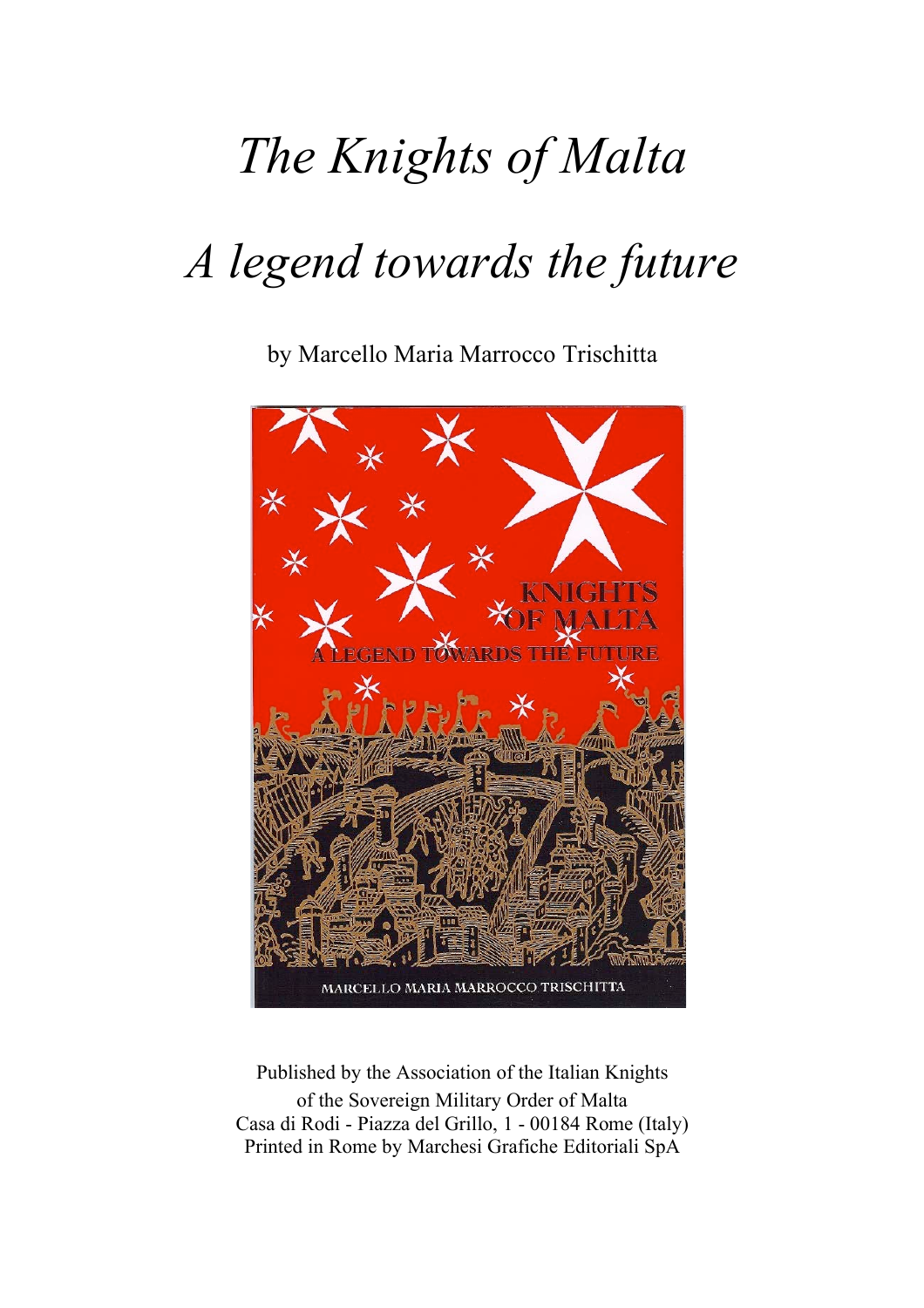## **INDEX**

| Preface                         | Page  | $\overline{3}$ |
|---------------------------------|-------|----------------|
| Foreword                        | >     | $\overline{4}$ |
| Palestine                       | >     | 5              |
| Rhodes                          | >     | 9              |
| Homeless                        | >     | 18             |
| Malta                           | $>$   | 20             |
| <b>Hospitaller Civilisation</b> | $\,>$ | 28             |
| In Exile                        | >     | 32             |
| Rome                            | >     | 34             |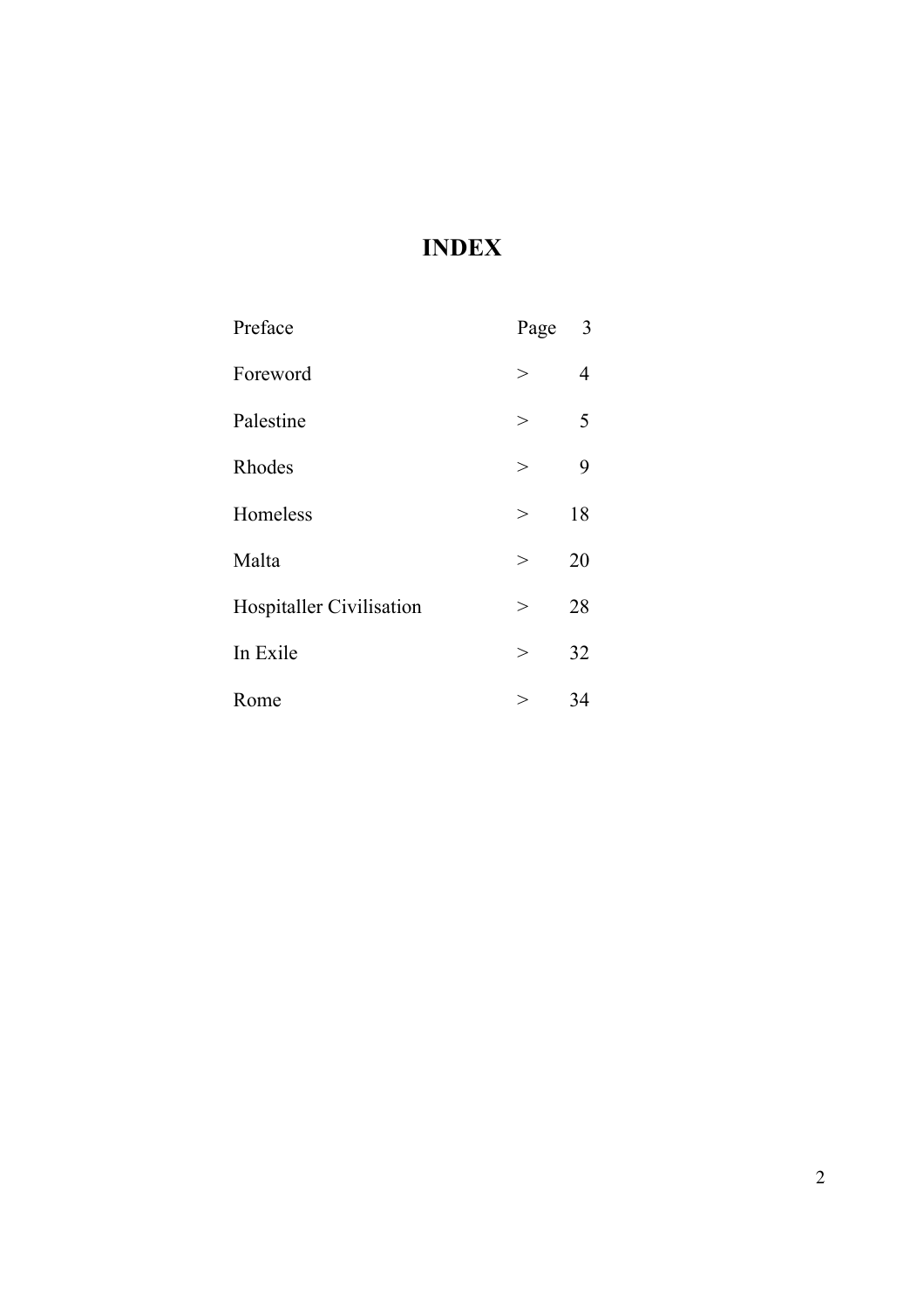#### *Preface*

*I*t is a pleasure for me to accept the invitation of the Association of the Italian Knights to present this publication written by Baron Marcello Maria Marrocco Trischitta, Knight of Honour and Devotion.

The book in question constitutes a praiseworthy initiative the need of which has long been felt and deserves special attention. It carries a striking tide for a gripping theme: "Knights of Malta, a legend towards the future". Perusing these very readable pages one call relive in brief the vicissitudes of the Order of St. John throughout the first 900 years of its history.

From Palestine to the conquest of Rhodes, from the Siege of Malta to the troubled period following the loss of the island, from the thrilling prospective indicated by the "Future Strategies" to the recent and prestigious goal of Permanent Observer at the United Nations - the reader is called to participate in one of the most fascinating events in Western Christendom.

This is a popular work which links to the memory of a glorious past, programmes which the Order sets out to undertake at the beginning of its second millennium while underlining the vitality and will to remain faithful to its own traditions, "Tuitio fidei et obsequium pauperum": an occasion to reaffirm its royalty to the mission indicated nine centuries ago by the Blessed Gerard. I hope that this book may contribute towards strengthening the fervour and dedication of our Knights and that it may help those aspiring to belong to the Order to appreciate the current relevance of the Order's ideals and make theirs the defence of Christian Principles.

*His Most Eminent Highness, the Prince and Grand Master, Fra' Andrew Bertie*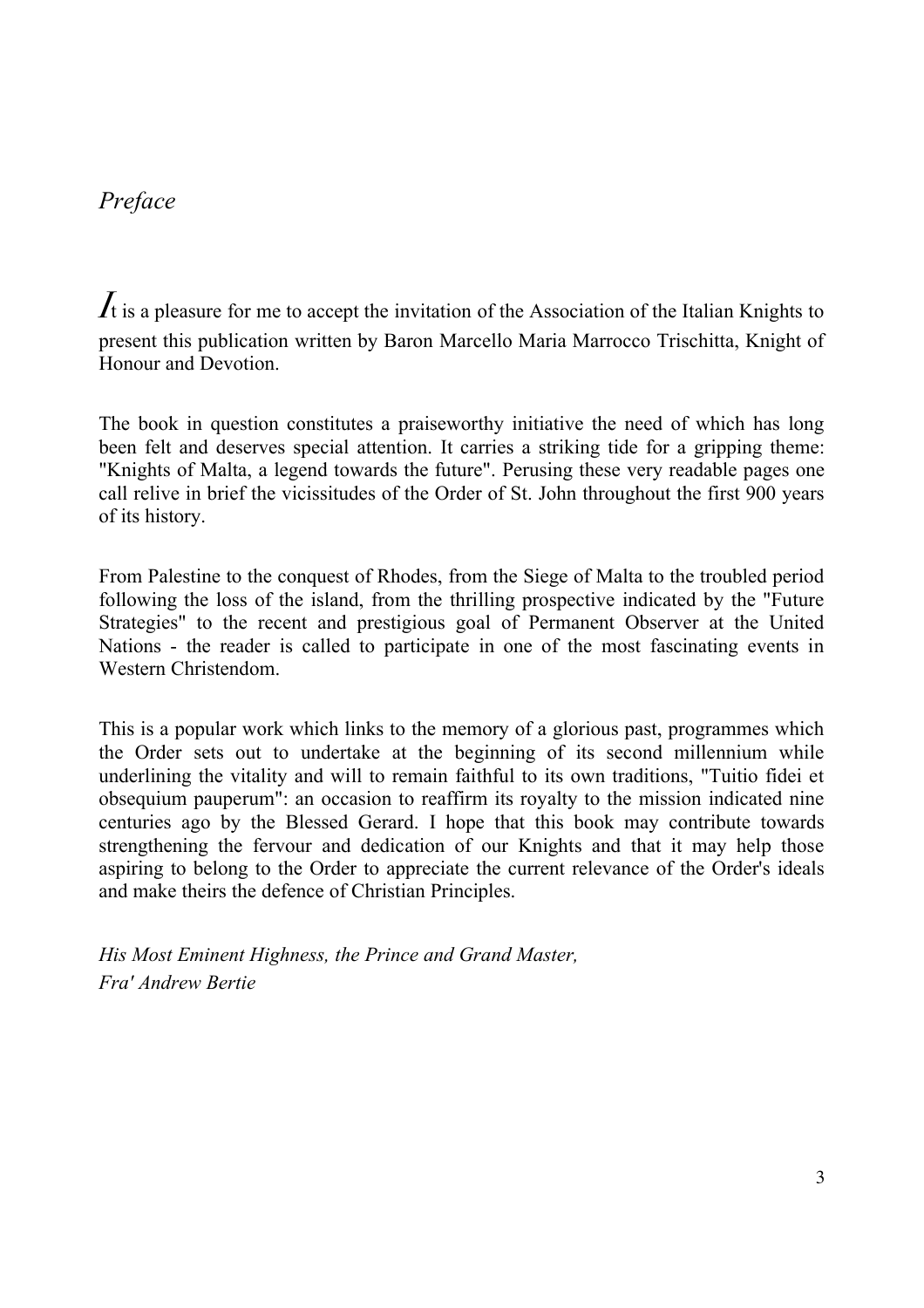#### *Foreword*

Almost one thousand years of history, ten centuries of service to humanity. Founded in Jerusalem at the beginning of the middle ages, it is still active today and known all over the world as the Sovereign Military Order of Malta. Faithful to its traditions, it has been able to continue its existence even in the wake of the year 2000 with new strategies and different programmes for the future.

From the heroic deeds in Palestine to the daring incursions in the Mediterranean, from the sieges on land to the battles at sea, its soldiers have filled memorable pages of history in defence of Christianity. For centuries they had been the indomitable protectors of the Faith but, when the valour and courage of soldiers were no longer necessary, they were able to rediscover their old mission which they had never neglected. From the hospital of Jerusalem to the infirmaries of Rhodes and Malta, on the trains that transported thousands of injured people during the world wars, among the victims of natural catastrophes, from Messina to Friuli, from Palestine to Irpinia to the bloodstained jungles of Vietnam and now, in Rwanda too, wherever human beings have suffered, the Order has assisted them.

As was once upon a time in the legendary "domus" in the Holy City, it is the same now in countries destroyed by war, in hospitals, leper colonies and in medical centres where the war against diabetes is still fought today. In the centres and homes for the aged, among the ever-growing crowds of pilgrims and the sick inspired by their faith, hope and devotion towards sanctuaries throughout the world, the men of the "Sacra Milizia" continue their work according to the Rule which has made them, since the 11th century, "Servants of the sick".

People of our times and not out of date and unlikely survivors of an anachronistic and useless world. They join their respect for a legendary past with current commitments and a constant presence and their Cross constitutes the symbol of Christian care and altruism.

*The Author*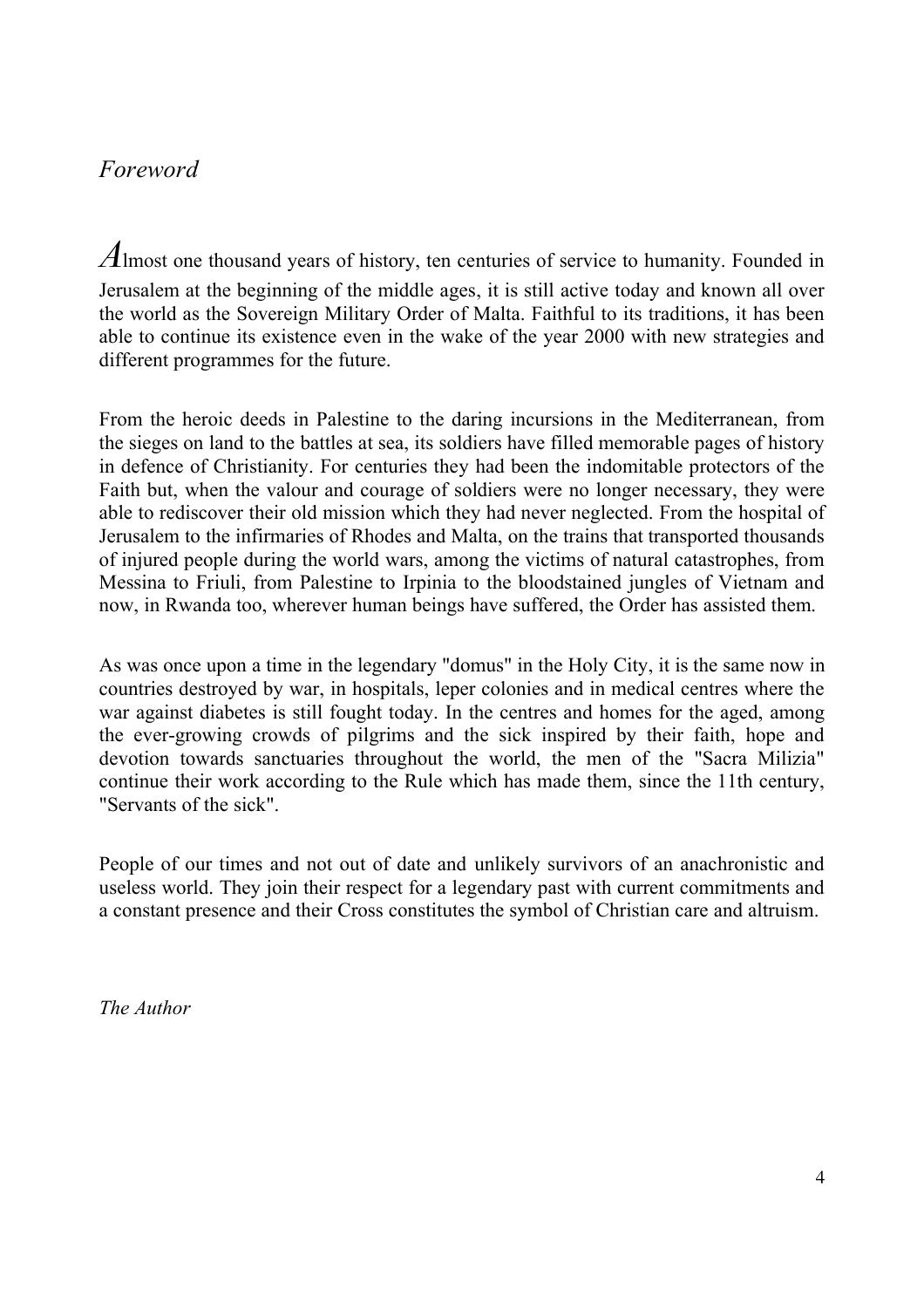#### *Palestine*

When the Crusaders took the city of Jerusalem in July 1099, within the confines of the Holy Shrine they came upon a hospital run by a religious community which lived according to the Rule of St. Benedict. These monks, who took St. John the Baptist as their patron, were dressed in black and wore a white cross similar to that of Amalfi on their breast. It may have been some rich merchants coming from the old maritime republic who had obtained permission from the Caliph of Egypt, some years before, to build a church, a monastero and a hospital where to take care of the pilgrims of all faiths or races in the Latin suburb of the Holy City of Jerusalem. The origin of this institution has been discussed at length but today most people agree that those men were the founders of the Order of St. John.

In the days of the conquest of Palestine the Hospitallers first came into the limelight of history. Exhausted from their difficult march toward Jerusalem and from the long sieges, the Crusaders found care and comfort in the hospital. The period that followed was very difficult for the Christians in the Holy Land. The nobility, coming from Europe to free the Holy Sepulchre, seemed more interested in quenching their thirst to conquer rather than in confirming the real reasons that inspired the Crusades and they often fought among themselves.

After a brief period of dispersion, the Muslims reacted decisively and for this reason it was necessary to have men trained to use arms and ready to handle them at any time. Men who considered war not only a job, but above all a mission. The tales of those who had been assisted with love and care made those monks famous all over Europe and, on 15th February 1113, Pope Paschal II sent a Bull to Fra' Gerard, head of the community, in which he approved and thereby officially recognised the establishment of the Hospital, granting to its members the authority to appoint their own "Masters". The Church of Rome therefore sanctioned the birth of a new religious Order which was soon to become so famous that it was to be called "The Holy Religion".

More or less at the same time other Military Orders were created and they too began to acquire power and authority. The death of Fra' Gerard marks the historic and final turning point for the Hospitallers. He, who some people considered from Amalfi and others from France, was a figure of great interest in the history of the Order which, from its beginning, did not come under the jurisdiction of the Bishops and other Church authorities.

In contrast with his predecessors who had helped merchants and poor people in search of the forgiveness of God, Gerard lived in the days of the Christian victory and met the great western leaders. Following the conquest of Jerusalem, Godfrey de Bouillon made a donation to the Hospital which was followed by others. The tension of the final battle was spent.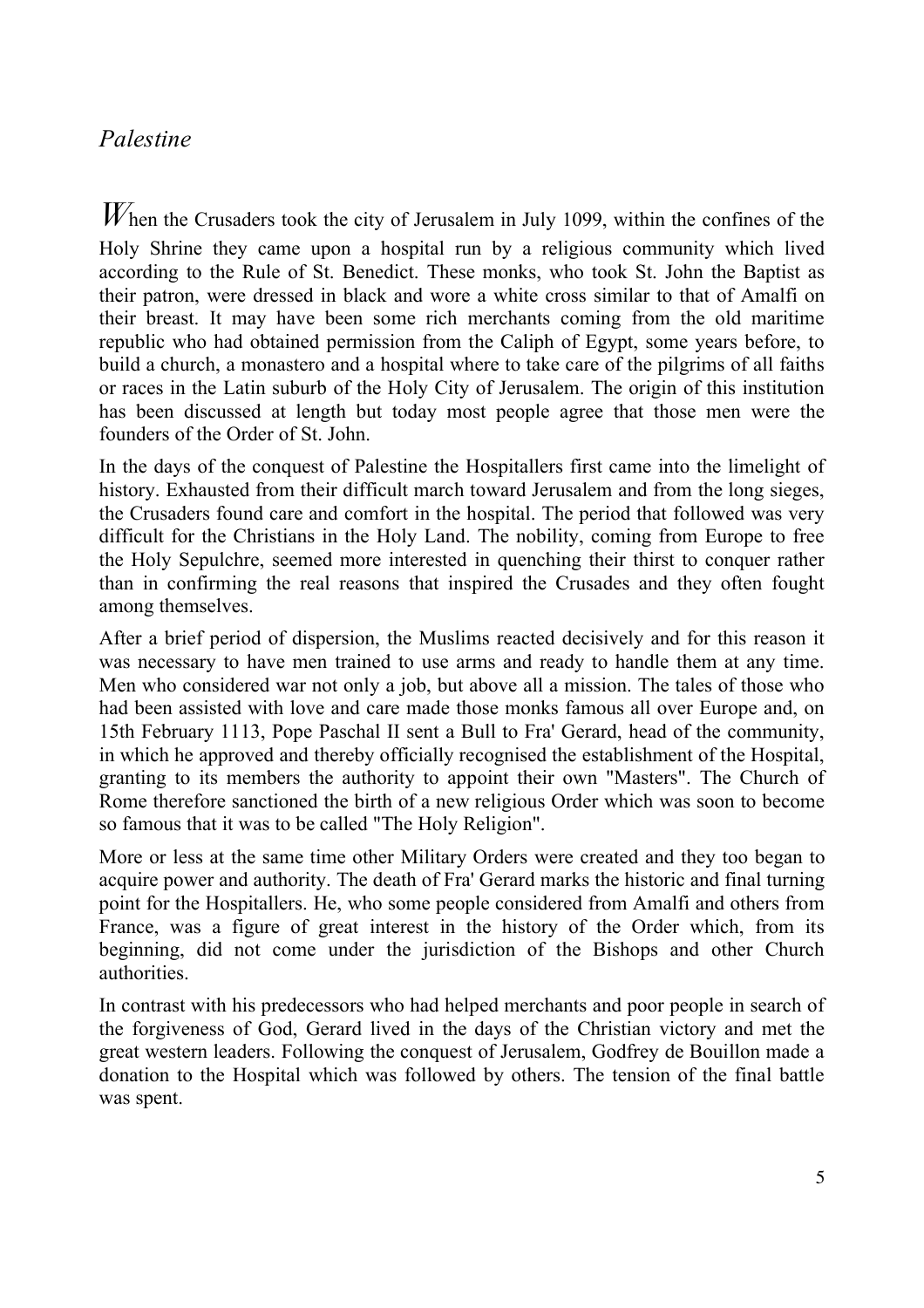Religious sentiment was reborn and many Crusaders sought to become Hospitallers: The ranks and files of what was to become known as the "Sacra Milizia" were beginning to grow.

The successor of Gerard was Fra' Raymond du Puy who styled himself "Master" and entrusted a new task to his confratres: no longer was only care and assistance to be offered to the sick and the pilgrims, but armed defence too.

The new Master definitively adopted the white eight pointed Cross as their emblem: a symbol of the eight Beatitudes in the sermon on the Mount, but while remaining faithful to their vows of poverty, chastity and obedience, the men would wear armour and be girded with a sword. The Hospital assumed the connotations of a Military Order but at the same time maintained its religious character. The Order became military but there were substantial differences between this and other similar institutions. Men in search of a meaning to give to their fighting in war and wishing to put their own courage in the service of the Faith would gather under the banners of the Templars and the Teutonics. The Hospitallers were men who had already been touched by the Word of God, were dedicated to charitable works, were devoted to altruism and in the name of this ideal, decided to take up arms.

This difference of a remarkable historical and political importance contributes towards and explains the reason why the Order of St. John, unlike others, was able to overcome many difficulties and reach modern times with all its prerogatives and aura of attraction.

The Crusaders were to stay in Palestine for two hundred years. Two centuries of battles, sieges, treaties, ambushes and diplomatic missions during which time the Christians would enjoy only a few short periods of peace. After an organisational phase they became increasingly important in the events of the Kingdom d'outre-mer as the very chronicles of the Muslims reported and witnessed. The hate that the infidels nurtured for the Knights Hospitaller demonstrates the role that they played in the Holy Land. Here is an example among others: the day following the disastrous Battle of Hattin during which the western armies were crushed by Saladin, Imad ad Din, his assistant, described the scene of the slaughter of the Hospitallers who were unarmed and prisoners. As soon as the Sultan saw the Hospitallers, he ordered that they all be killed thus forgetting his renowned generosity in the past.

In time, the numbers of the Crusaders decreased significantly thus making the defence of the land very difficult. To check the continuous raids from the enemies, fortresses were built, many of which were manned by the Knights of St. John. They were appreciated not only for their courage but also as ambassadors. The Sovereigns of Jerusalem used them for this purpose, in order to solve their difficult controversies. Not only were they men of arms but also wise and shrewd advisers, educated to serve their neighbour, averse from the interests characterizing the activities and behaviour of other Military Orders.

It is no easy task to reconstruct the military vicissitudes in the Holy Land. In 1153 the Hospitallers contributed to the conquest of Ascalon, faced the famous leader Nur-El-Din several times, defended Banyas and fought in Egypt led by the Grand Master, Fra' Gilbert d'Assailly. In 1187, at the Battle of Hattin, the Master himself, Fra' Roger des Moulines fell in the battle against Saladin. Hundreds of Hospitallers sacrificed themselves to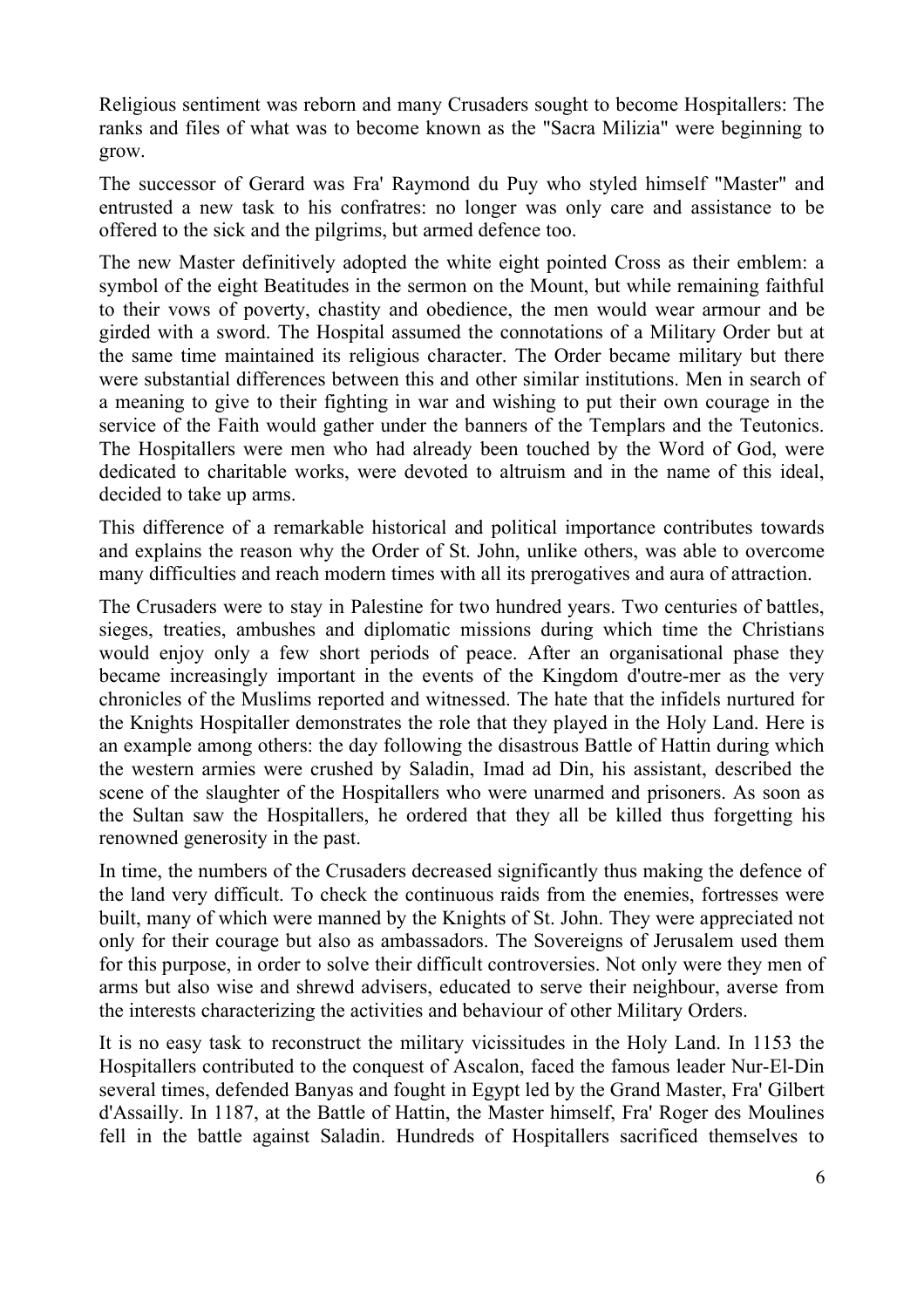defend Jerusalem which the Sultan re-conquered on October 2nd of the same year. However, notwithstanding the losses, the Muslims always found the Christians ready to face them.

Led by Richard the Lion Heart, the Third Crusade seemed to raise the lot of the Christian armies and the Hospitallers rushed to defend Tripoli, Antioch and the Kingdom of Armenia where they were called to protect the garrison and fortress of Seleucia. On July 12th 1191 the English Sovereign succeeded in conquering St. John d'Acre but due to a series of disputes with other crusade leaders he left Palestine in October of the following year. More battles followed and during the Fifth Crusade the Hospitallers took part in the conquest of Damietta which fell on November 5th 1219. An important victory, but it was not sufficient to change the situation in the Holy Land.

In 1229, Frederick II of Swabia obtained Jerusalem pacifically from the Sultan of Egypt but it was only a short truce. In 1246 the Mushems attacked tbc city, slaughtering its inhabitants and, at Gaza, their enemies were utterly defeated. The desperate resistance of the men of the "Sacra Milizia" whose Master Fra' William de Chateauneuf was taken prisoner, was useless.

The expedition of Louis IX, King of France, did not change the fortunes of the kingdom. In 1249 the Crusaders once more attacked and occupied Damietta, but on April 6th 1250 the French Sovereign was put to rout at Mansurah. Courage is insufficient to decree victory, however, and Louis IX was compelled to give the city of Damietta back.

An increasing number of fortresses were entrusted to the Knights of the White Cross. More fighting and conflicts ensued. The Ottomans combined armies to face their enemies together and so the forces on the battlefield became more and more uneven. In 1268, the Sultan of Egypt undertook a massive offensive and Jaffa and Antioch were conquered while the ring of infidels from the north and south closed together. On March 23rd 1271 the Crac des Chevaliers fell: not even the imposing fortress could bold out against the assault of the Sultan Baybars. A few years passed and in 1285 Kalavun, the new Sultan of Egypt occupied Margat, another stronghold of the Hospitallers. No help arrived from the West for the survivors of so many wars. In Europe, the spirit of the Crusades was more or less exhausted and the end of their venture in the Holy Land was considered inevitable.

In 1289 Kalavun besieged Tripoli in Syria and on the walls of that city the Hospitallers fell in great numbers. Acre, the seat of the Hospital was the last to be attacked in the spring of 1291. The Hospitallers were then headed by the Grand Master Jean de Villiers.

Determined to throw the "infidels" out of their land, the Muslims lay siege to the city: the superiority of their army was so large that it was impossible to make any attempt at resistance.

The Hospitallers, however, had no intention to give up. Tolemaide was for them the final bulwark where to bear witness to their allegiance to the Rule and their willingness to make the supreme sacrifice. The tale of those days that has reached us by way of a few reporters is incredible: they worked wonders of valour but it was all in vain.

When the last resistance fell, the few remaining survivors carried the sick onto the ships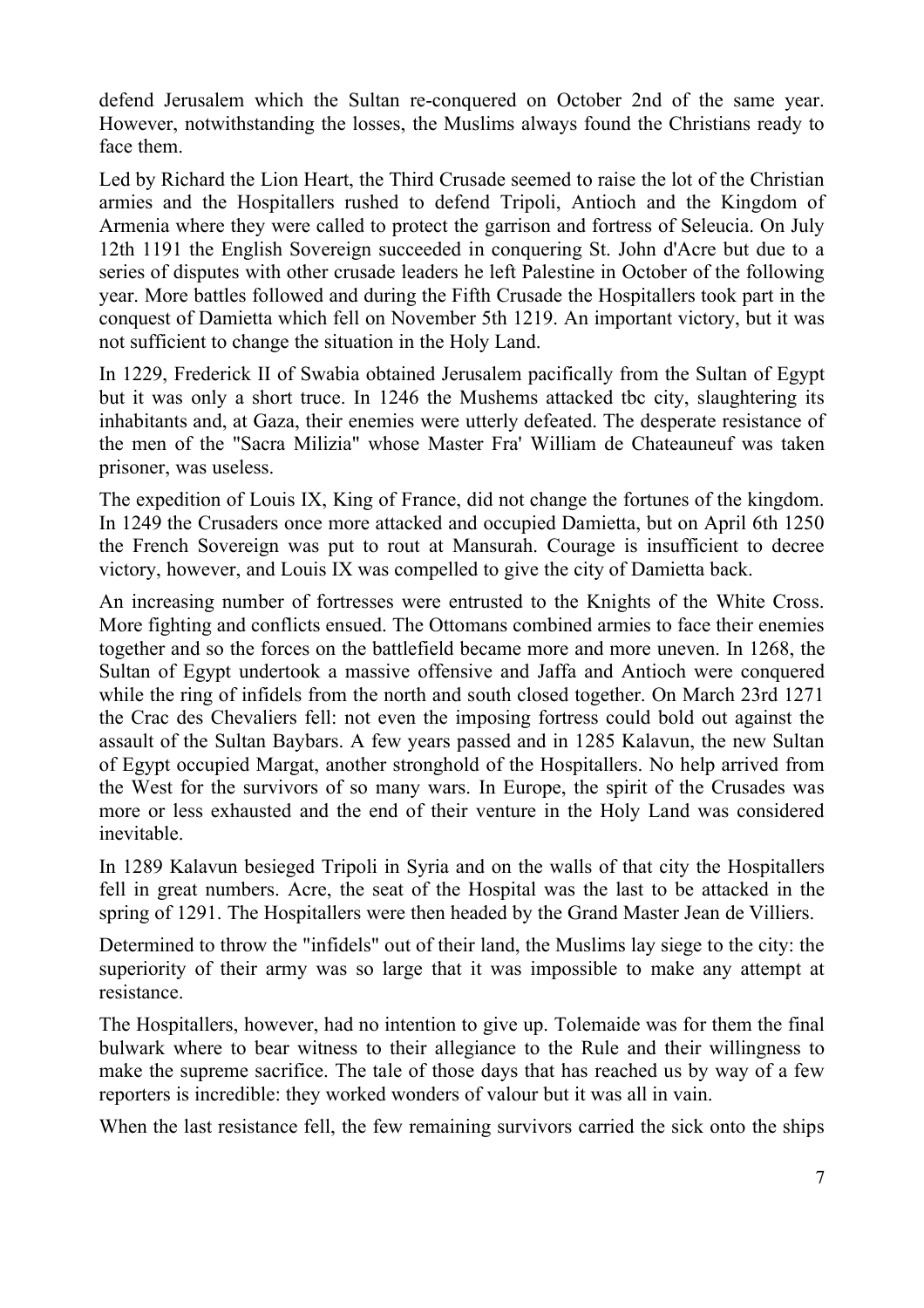together with the Grand Master who was seriously injured.

For the Christian armies the adventure in Palestine was dramatically over. While the history of the Crusades found its epilogue on a blood-stained beach in the Mediterranean, the Hospitallers sailed towards Cyprus: their future was to be at sea.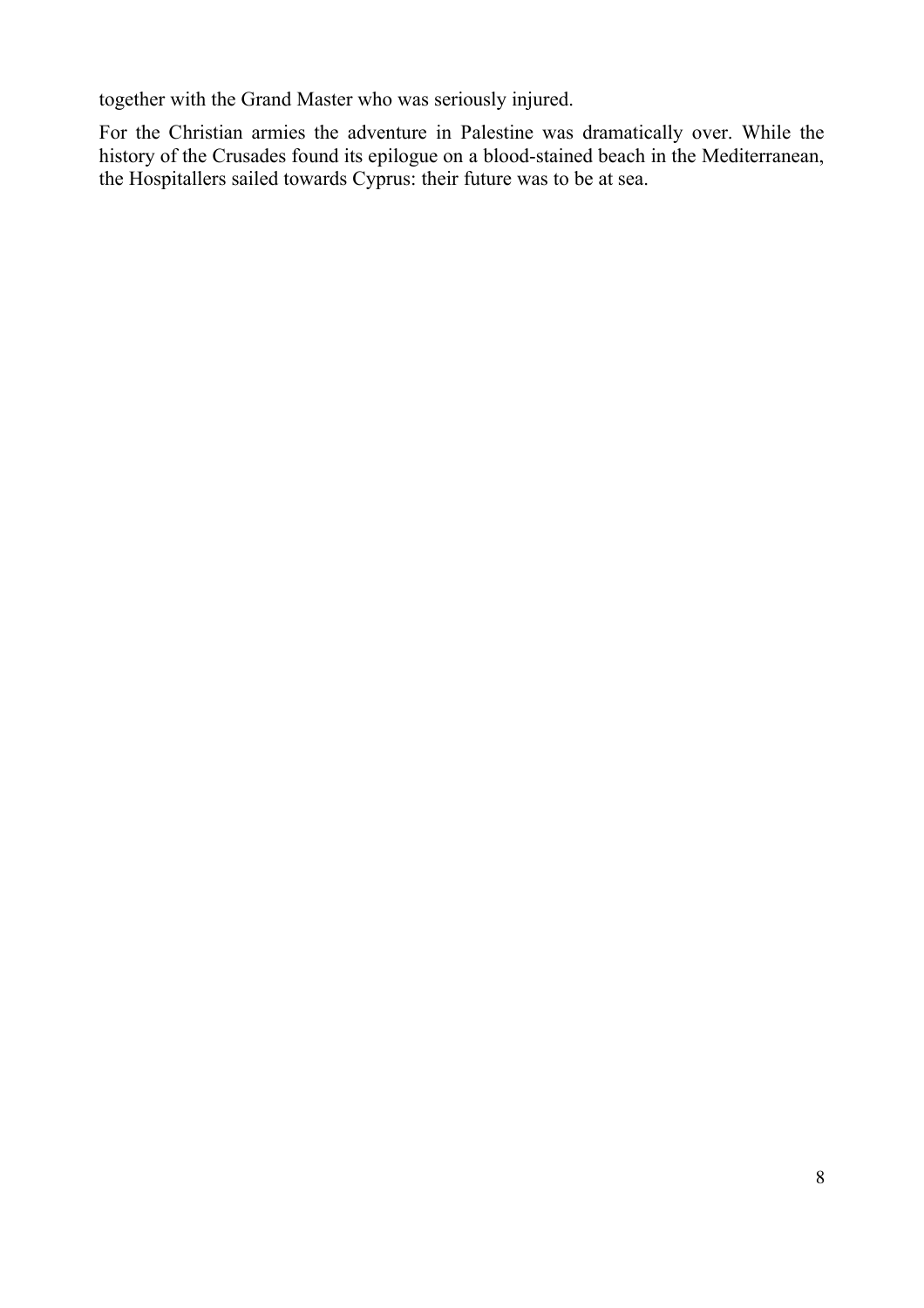### *Rhodes*

After the fall of Acre the Crusading movement lost most of its value as a political design.

When Jerusalem had been conquered by the troops of Saladin in 1187, there had been an immediate psychological and military reaction in all the Christian States. On the contrary in 1291, the conquest of Tolemaide stirred up indignation and pain in the people, but no surprise. The seriousness of the situation had been known for some time. The loss of the Holy Land was very dramatic but everyone knew that it was inevitable. Europe was torn by the rivalries between the various kings and sovereigns and religious fervour was not a good enough reason to go to the East. Only Pope Nicholas IV tried in vain to change the situation because he felt deep sorrow for the defeat.

Though Europe could postpone the solution to the problems of the inherited Kingdom d'outremer, a very uncertain period began for the Military Orders. With the impossibility to develop their own institutional activity, they felt that the reasons for which they had been founded were lacking. The war against the infidels, the original reason for which the Religious Orders had been founded, was failing.



*The Hospital of Rhodes, built by Grand Master Fra' Jean de Lastic*.

This interesting phenomenon in the history of the Church, the creation and foundation of Military Orders, confirmed how the Church had been able to become part of the war society of the time. The birth of these institutions had shown how the Crusades were born as fortuitous episodes but had acquired the dimensions of a problem involving the Christian conscience not only in its thinking and organisation but also in the disciplinary attitude of the clergy.

Rich and strong, with Commanderies spread throughout the various countries, and with the many problems that the continuous military duties had always created, the Military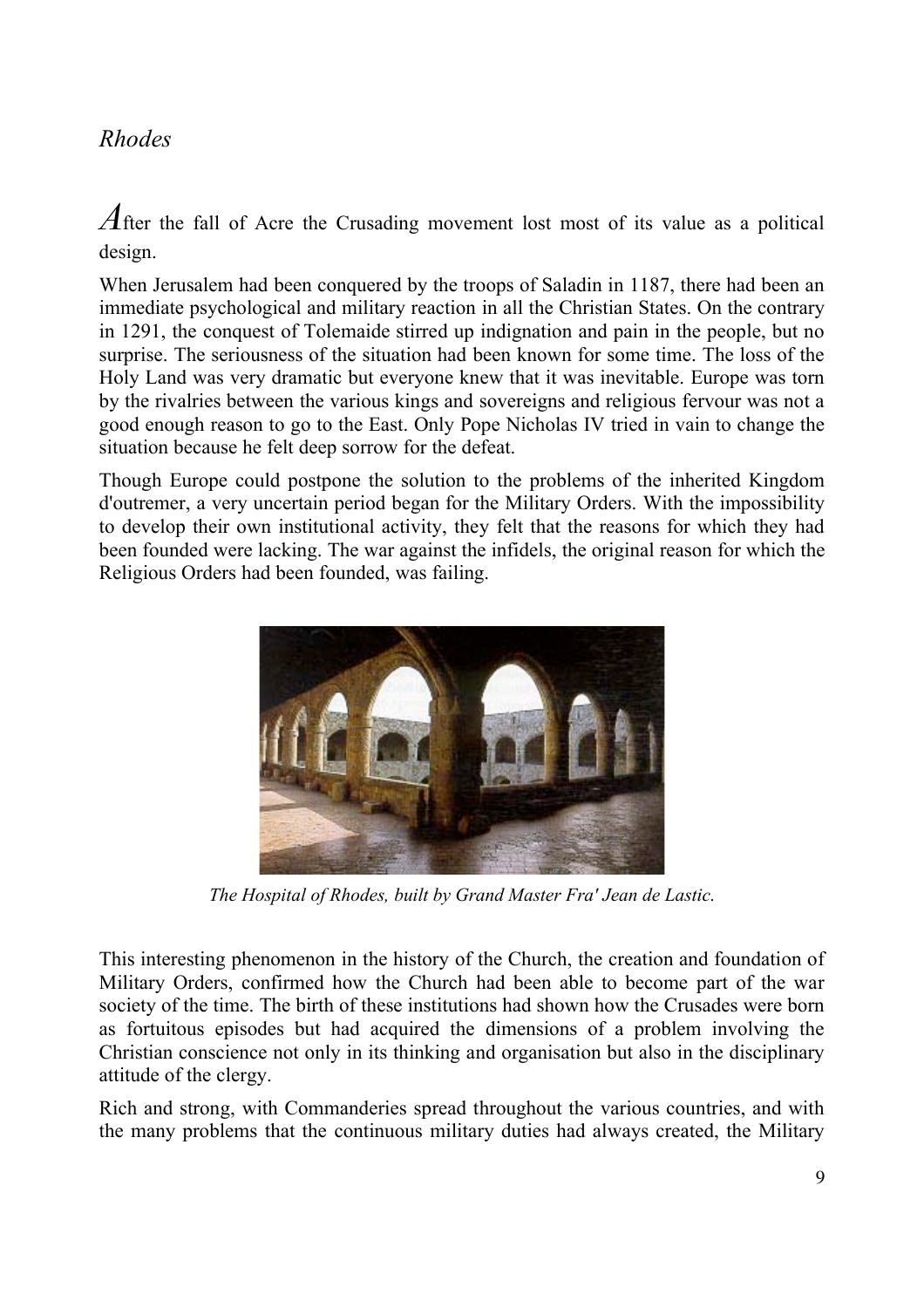Orders appeared like giants looking for a flag to fly and ready to take up side with whomever needed their assistance for a just cause.

They were the new protagonists on the scene of a Christian Europe where the balance was difficult and precarious. The Hospitallers moved the seat of their Convent and Hospital to Cyprus and felt the necessity to reorganise themselves and think about their future. The island on which they, together with the Templars, had found hospitality was too small and restricted for them and they understood that their independence was threatened. The years spent on the island of Cyprus was an interesting period in which to study and reflect. The Hospitallers met twice in Chapter General where they examined the situation, preparing strategies for their future activities. Their properties spread throughout Europe and the riches coming from the various Commanderies began to raise interests and greed which could have led to a dangerous situation. These possessions could be justified only by military and hospitaller activities. It became necessary to get reorganised and to return to fighting.

This occurred in 1306. Vignolo de Vignoli, an adventurer from Genoa who was in the service of the Emperor of Byzantium, Andronic II Paleologus, stipulated a rental agreement with him for the Isles of Cos and Leros. He proposed to Grand Master Fulk de Villaret to conquer together all the isles of the Dodecanese. He would have retained one third of the territory. The Hospitallers realised that this offer was the best solution to solve their problems. The political moment suggested that the Order should make its sovereignty concrete and should begin its activity again as soon as possible.

As the Hospitallers could no longer fight the Muslims on dry land, the sea became the theatre of the military action of the "Religion", as the Order came to be called. Rhodes was the best operative base it was possible to think of. The reason for this was simple: it was the meeting point of the routes from the East and the West and it had natural harbours where ships could be repaired. The climate was also good with favourable winds, necessary for easy navigation in and out of the island. These were the precious characteristics of the island that was to become the headquarters of the army of St. John. The general situation was propitious.

Rhodes was officially a dominion of the Emperor of Byzantium who made it quite clear that he would never oppose a possible occupation of this territory by the Hospitaller Order. In addition, the island had for some time raised the attention of the Muslims and many groups of Saracens were beginning to settle there. Finally, it was the undertaking of an action against the eternal enemy of the Cross who threatened to take possession of an important stronghold.

Fulk de Villaret decided in favour of the great adventure and set forth preparations for a fleet composed of ships of the Order and from Genoa. The expedition was planned in Cyprus but the organisation was carried out in Italy.

The ships took to the sea from Brindisi in Southern Italy, sailing towards the island of Cyprus where they stopped to embark crew and soldiers together with all kinds of baggage, supplies and implements. This operation presented rather complicated logistical problems.

The island not only contained what the Hospitallers had carried away from Palestine but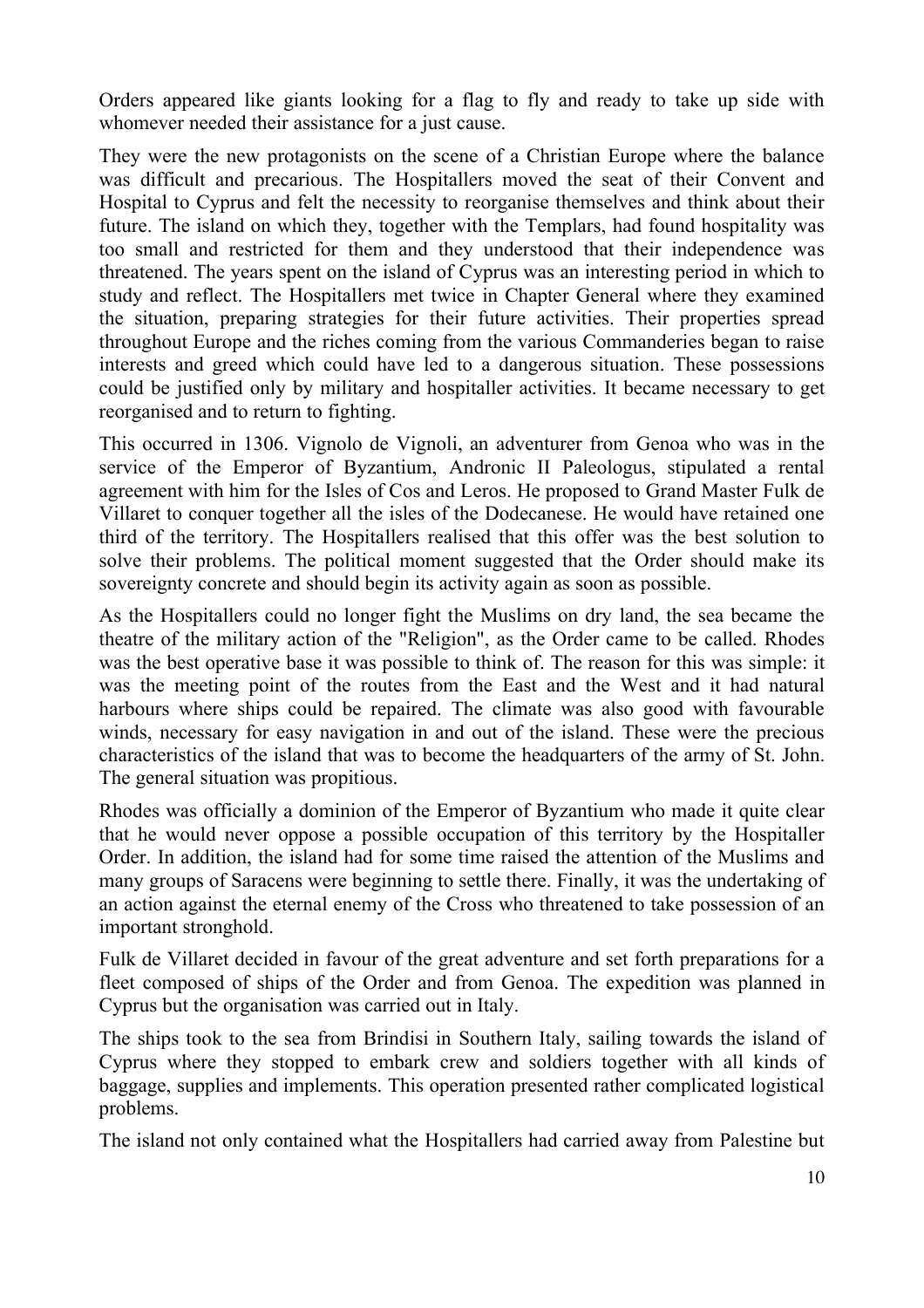also what they had accumulated during their stay at Cyprus together with all the material that had come to them from their commanderies in Europe following the loss of Palestine.

What was about to begin was an enormous undertaking that would take not only great thought and precision but also time and determination.

At the beginning of the summer the fleet landed at Rhodes and the Knights began their work.

It would take some years before the conquest of the island was complete, but eventually, on August 15th 1310, the red flag of the Order could be seen flying over the whole island. One of the most splendid periods in its history was beginning for the Order of St. John.

The initial moments at Rhodes were difficult but very soon the Knights realised that they had found an ideal home. The warmth and friendliness of the inhabitants and the mild weather and favourable geographical position would facilitate their revival. Very soon the Order began to show qualities it had not been able to fully manifest in Palestine. Also from the cultural point of view, the interests here were very different from the ones cultivated in the Holy Land. The Grand Masters were compelled to defend themselves continuously but at the same time they were able to attract remarkable attention to their new home, always aware of the necessity that the "Sacra Milizia" was to be the genuine expression of a Crusade that not only took up arms to defend principles and ideals. Very soon, Rhodes became a landmark and the centre of two different interests. It was a very strategically positioned military base for the European powers, while for the Church and the Christian world, it was the outpost of a hope; as long as the flag with a White Cross on a red background was seen flying, the dream of one day returning to Palestine would not be futile.



*The courtyard of the Hospital, one of the major sanitary structures of its time.*

Situated between the East and West, the island of Rhodes represented, from a purely romantic point of view, the ideal setting for heroic deeds. It was the new home for the soldiers of the "Sacra Milizia" who succeeded in updating and developing in depth the political and religious raison d'étre of the Crusades.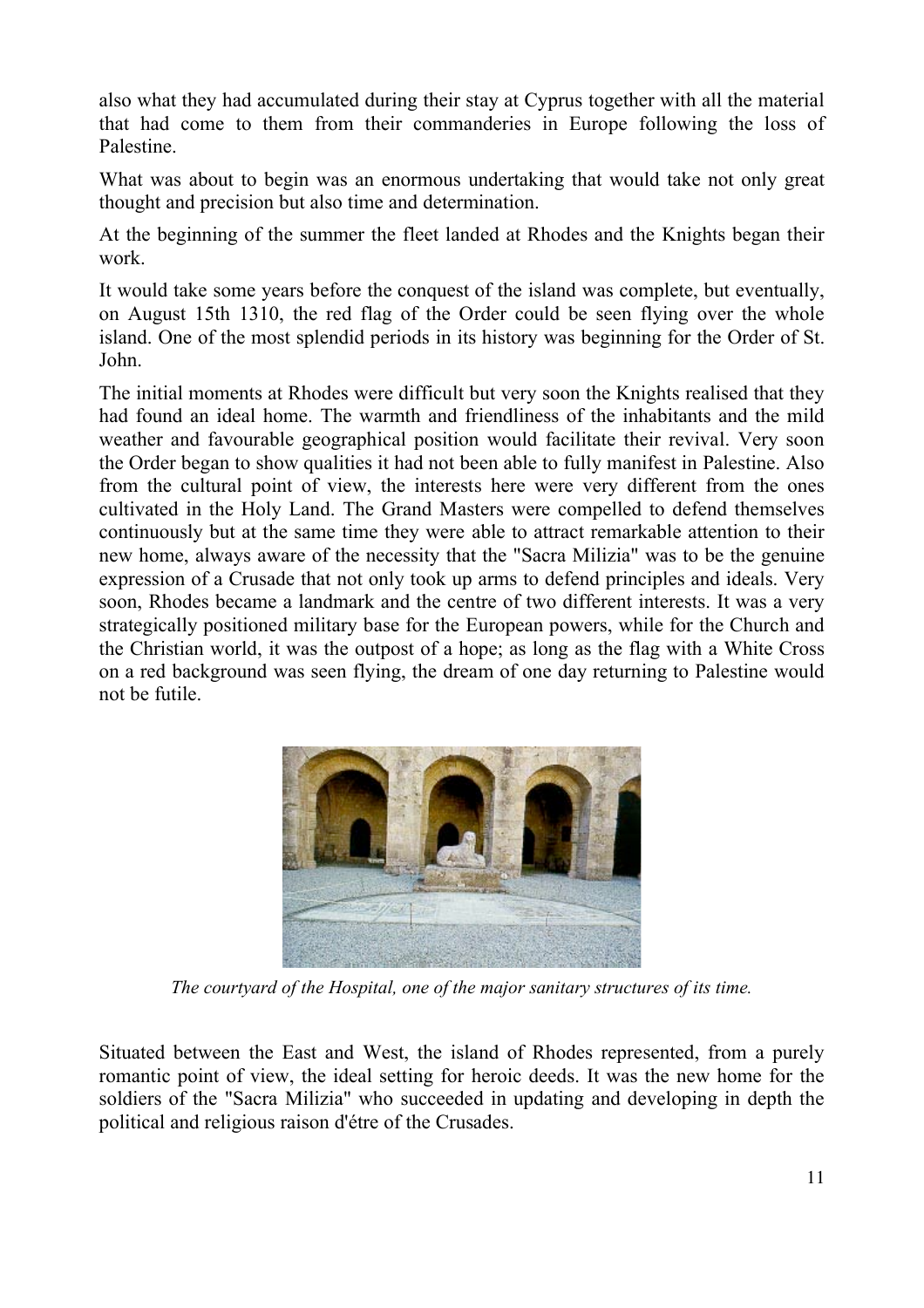Very soon, the Hospitaller Order became a maritime power but not being able to acquire strength based on a somewhat limited number of ships, it entrusted the secret of its success to the quality of its ships and the courage of its Captains and crew.

Interest in the sea dates back to the period preceding the settlement in Cyprus. In the last years of their stay in the Holy Land the Order had felt it necessary to have some ships of its own, especially after moving the Hospital to Acre which had become a harbour of great strategic and mercantile importance in this period of hostility. We must consider, besides, that the evacuation itself was carried out under difficult conditions and made possible only thanks to the employment of an efficient fleet.

With farsightedness characteristic of their history, the Hospitallers had long since faced the problem of their presence at sea and the earliest news of possession of their own ships dates back to 1230. What was probably the first armed vessel of the Order was called the "Comptesse", which was able to carry up to 1500 men plus cargo. On board, besides the crew and the oarsmen, was foreseen the presence of three Knights: the Captain, the Knight Commander of the ship and a third, whose task it was to look after supplies. The need to dispose of battleships was felt immediately following the move to Limassol on the island of Cyprus. Their wish not to lose contact with Palestine and their hope to return there was, at first, the reason for a decision which would suggest new strategies to the Knights of St. John. In spite of many difficulties, the development of a navy must have been rather rapid if in 1299, a few years after the fall of Acre, we find the charge of "Admiral" mentioned in the regulations. In that year in fact, they speak of a monk, named Fulk de Villaret, who was appointed the "Admiral of the house".

On November 5th 1300, the Chapter General established the first rules regarding the tasks and functions of this position. This same Admiral was elected Grand Master five years later and had a determining role in the new organisation of the Order and in its move.

The Muslims were displeased with the settlement of the Hospitallers in Rhodes and they attacked their ancient enemy without delay presenting themselves with a fleet in the waters around the island in the spring of 1310. The defence of the island was not strong enough to allow the Order to ward off the assault but the intervention of Amadeus V, Count of Savoy, allowed them to confront their enemies who then retreated. Rhodes was safe and work to make a stronghold of the island began.

In the West, meanwhile, the ideal of the crusades seemed to be slowly reawakening and young people wishing to wear the habit of the Order of St. John began to arrive from countries all over Europe. The nobility of France, Spain, Italy, Portugal and England sent their younger sons to serve under the flag of the "Sacra Milizia" and in 1319, during a Chapter General convened at Montpellier by Grand Master Fra' Helione de Villeneuve, it was decided to gather the Hospitallers into groups according to their countries of origin. These groups were named "Langues" and were led by a "Pilier who, by right became a member of the Chapter.

Originally, the Langues were seven, namely Provence, Auvergne, France, Italy, Aragon, England (with Scotland and Ireland) and Germany. Later, in 1462, Castille and Portugal split from Aragon to form the eighth Langue. Each Langue consisted of Priories or Grand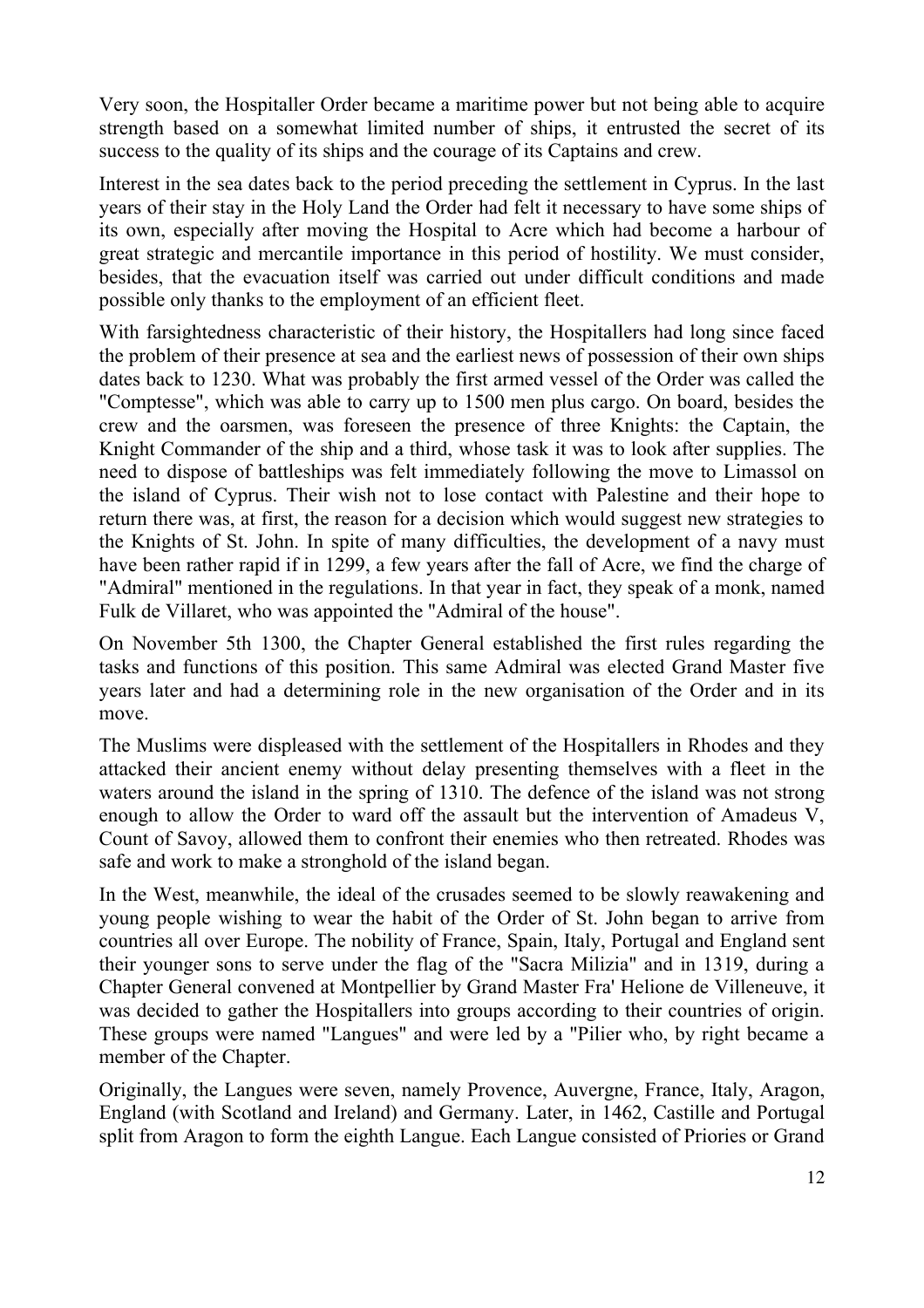Priories, Bailiwicks and Commanderies.

As the Order was becoming stronger and stronger day by day, the Ottomans attacked repeatedly in order to drive their enemy out of the Mediterranean. In 1312, an entire fleet conquered Amorgo, an island from where the Muslims could easily threaten the Knights. The Grand Master, Fulk de Villaret led the attack and drove away the enemy.

In 1318, quite by surprise, they assaulted Kos, which had been fortified a short time before. They were very near to Rhodes but the commander of the galleys, Fra' Alfred III of Schwarburg, in a rapid move compelled the adversaries to abandon their occupied position.

The Turkish ships attacked Chio in 1319 and Rhodes in 1320. In both cases the forces of St. John were inferior, but the enemy was rejected and most of their ships were captured.

In spite of their numerous failures the Muslims did not give up and their presence in the Mediterranean became more and more menacing. During the XIV century, the general situation became more complex. The small Christian states of Syria were eliminated by the attacks of the Mamaluke Kings of Egypt and only Cyprus and Rhodes remained in the hands of the western people while the Turks turned their attention to Europe.



*The Siege of Rhodes: Fra' Pierre d'Aubusson pays homage to Our Lady of Philermo, Protector of the Order.*

On the island the Knights worked incessantly in order to build bastions and towers, churches and splendid houses. Rhodes became a fortified but elegant and comfortable city. In the meantime, the speedy galleys carried out continuous raids. They laid traps for the ships of the Crescent on their commercial routes and often made rapid incursions on the villages of the Turkish coasts.

These were years of great fervour, during which the Hospital strengthened its organizing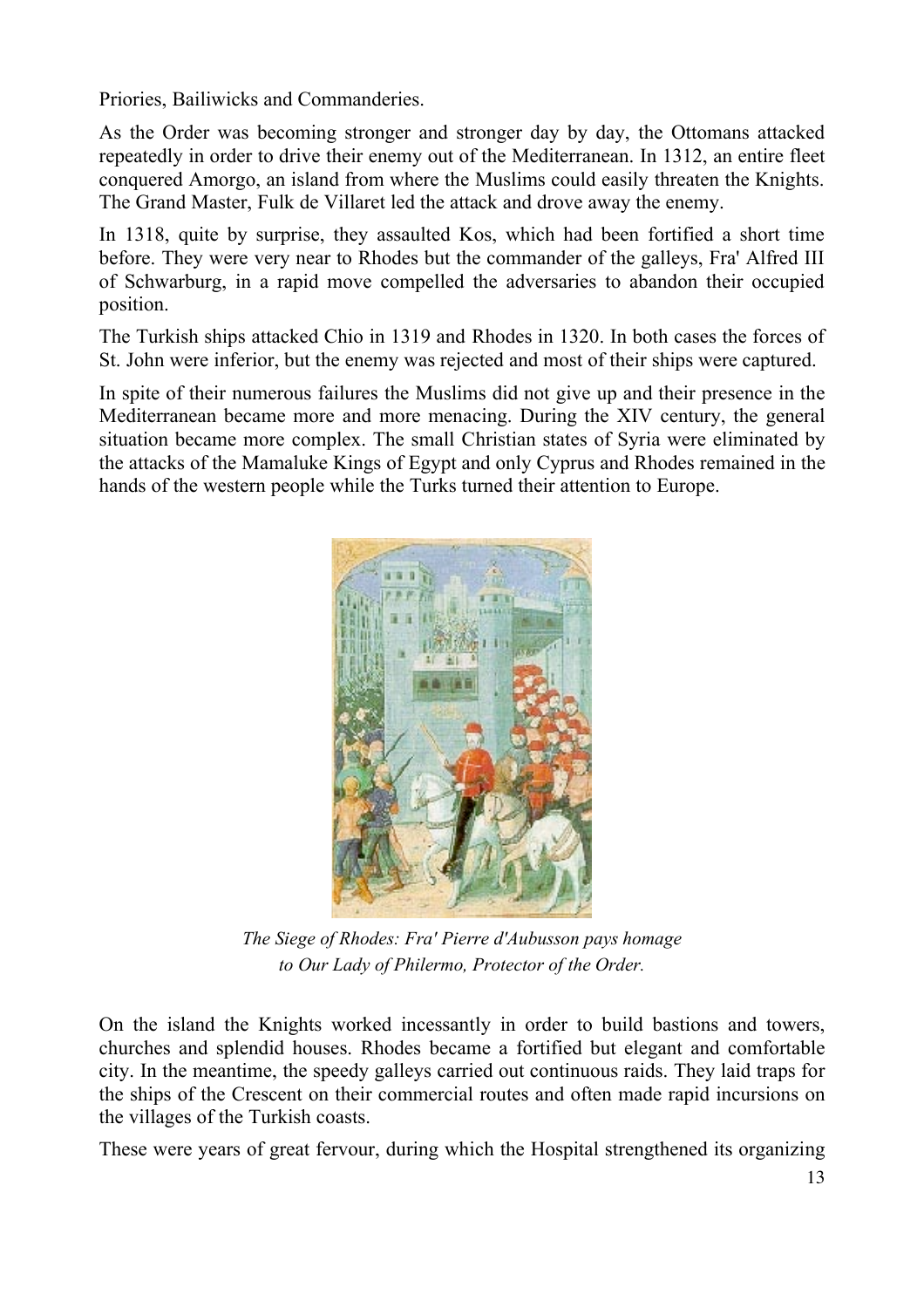structures. From 1396 to 1437 the Grand Masters, Philibert de Naillac and Antoine Fluvian de la Riviere dedicated their means and energies towards increasing the defensive capacity of their stronghold, believing that very soon Rhodes would face even more aggressive attacks than it had already. Grand Master Antoine Fluvian de la Riviere offered his own personal wealth towards this programme. It was to be thanks to his inheritance that churches were erected and a new hospital was built.

The enemy, however, did not wait. In 1440 the Egyptians launched a violent attack but, led on by Grand Master Jean de Lastic who had arrived just in time from Europe, the Knights succeeded in warding off the attackers in a bloody battle after which they chased the enemy ships as far as the coast of Anatolia. In 1444, the Turks also risked a similar undertaking but their attempt failed too.

It was, indeed, a period of uninterrupted military activity. We must bear in mind that the vessels of the Order also took part in all the expeditions that the Catholic Countries, urged by the various Popes, organised now and then against Islam. In 1453, Mohammed II conquered Constantinople and the terrified Christians looked East where, in a few years, the Turkish Sultan occupied the Peloponnese, Trebizond, Mytilene, Euboea, part of Albania, the Genoese colonies in the Crimea, defeated Serbia and imposed levies upon many countries. There was only one island to stop the Muslims from advancing upon Europe. A small obstacle that could easily be overcome and Mohammed II therefore declared that he would teach a lesson to the enemy who had dared to challenge the power of the Crescent, a solemn lesson that would be a warning to all the West. He carried out his threat without delay. On the dawn of May 23rd 1480, one hundred and sixty ships appeared on the horizon off the island of Rhodes and one hundred thousand men came ashore carrying a number of cannons such as had never been seen before. One of the biggest sieges in history was about to take place.

The movements of the enemy had been foreseen by Grand Master Fra' Pierre d'Aubusson who had already ordered the mobilization of all the forces at his disposal. He had sent messages to European Princes requesting both men and means but only received promises or evasive answers. His only help came from an Italian, Benedetto della Scala, leader of a group of men armed at his own expense. The brother of the Grand Master, Antoine d'Aubusson was also with him.

The Turks did not waste time and in an attempt to demoralise the people of Rhodes they bombarded the inhabited parts of the island.

Adequate shelters had, however, been set up in time for children together with the elderly and sick. On May 24th, at the end of a massive bombing attack, the Commanders ordered their first assault. They were sure to get the better of the besieged but the tenacity of the Christians belied the easy forecasts of the Sultan and the siege lasted two months. On July 27th, the Muslims launched what, in their plans, should have been the final attack. More than 3,500 balls from their cannons fell on the city during the bombardment which lasted weeks and reduced the walls surrounding the city to a heap of rubble.

Through the breaches in the wall, the commander of the infantry, the renegade Misac Paleologus Pasha made use of his best troops: 2500 Janissaries and thousands of other soldiers surrounded the Tower of Italy and planted the banners of the prophet on the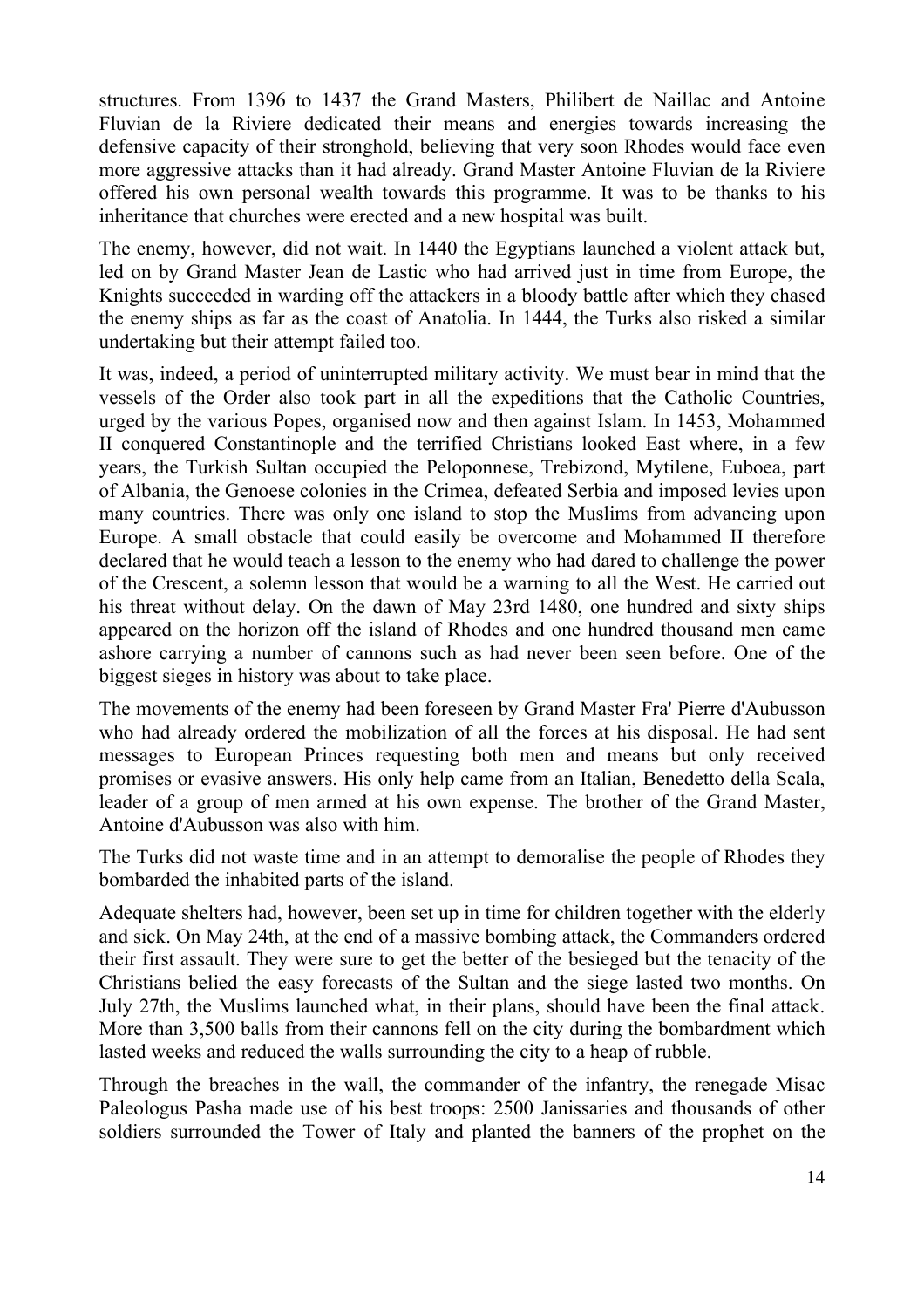ramparts. All seemed lost but the Knights reacted immediately. Led by the Grand Master and fighting man to man they faced the enemy who, in the end, were compelled to retreat. In spite of his serious injuries Fra' Pierre d'Aubusson went on exhorting his men to repel the adversaries who charged again and again. It was a bloody day whose result, together with the news of the imminent arrival of reinforcements, convinced Misac Paleologus to give up his military action. The Muslim arrogance had been shattered by the little island and Europe could look on the "Sacra Milizia" with renewed hope as the only bastion against Islam. Mohammed II had to admit bitterly that a handful of men had succeeded in beating the Osmali Empire, a defeat he would never resign himself to. He wished to be remembered on his tomb with the words "I intended to conquer Rhodes and to subdue Italy". The day after the victory the Knights were again at work, rebuilding the city and the walls destroyed by the artillery. Their mission was to fight the infidels and they knew that opportunities would not be lacking.

At the command of Pope Alexander VI, between 1499 and 1503 an Alliance was established, made up of France, Spain, Portugal and Venice. The Order placed its galleys at the disposal of the Christian Armada. They had big projects and great intentions but the results were poor. In the end, the Order was left alone to face its eternal enemies. The Turks, sure to take the Hospitallers by surprise, tried again in 1503. They hoped to exploit their advantage but the immediate retaliation compelled them to retreat with serious losses. In the meantime, there were continuous wars among the various nations in Europe that persuaded some States to reconsider their position with regards to Islam. On occasions Christian France made pacts with the Turks. Venice was also concerned about its commerce and was on friendly terms with Constantinople. They blamed the obstinacy of the Knights in their opposition to Muslim power in the Mediterranean and considered their worries about a possible offensive against the West to be excessive.

Sultan Suleiman II ascended the Osmali throne in 1520. He was a young, bright and ambitious man: in Europe he was called the "Magnificent" and in Islam the "Lawmaker", but for the Hospitallers he was a merciless enemy. He had clear ideas and his first was the conquest of Belgrade. As master of Hungary he could easily threaten Europe over land. The other Christian bastion was on the sea. The Knights of St. John would never allow him to consolidate the supremacy of his fleet and therefore they would have to be eliminated. The destiny of the Hospital was decided: Suleiman ordered his generals to attack.

This news did not surprise Grand Master Fra' Philippe de Villiers de l'Isle-Adam. He had at his disposal six hundred brethren and five thousand men. Foreseeing danger, he had requested help from all the other Catholic Sovereigns but nobody was willing to help with troops and this meant that the Order was alone to battle against the Turkish Empire. Adrian VI urged the princes to bring help to the Hospitallers but his appeals were not heard. Meanwhile, a storm was brewing in the last Christian stronghold.

On the morning of June 6th 1522, the men on the look-out from the towers felt their hearts missing a beat as they watched the fleet looming on the horizon. Hundreds of ships loaded with armed soldiers were slowly approaching. The Grand Master gathered the Knights together and reminded them in a few words of the commitment they undertook when they wore the habit of the Order: they had to show themselves worthy of the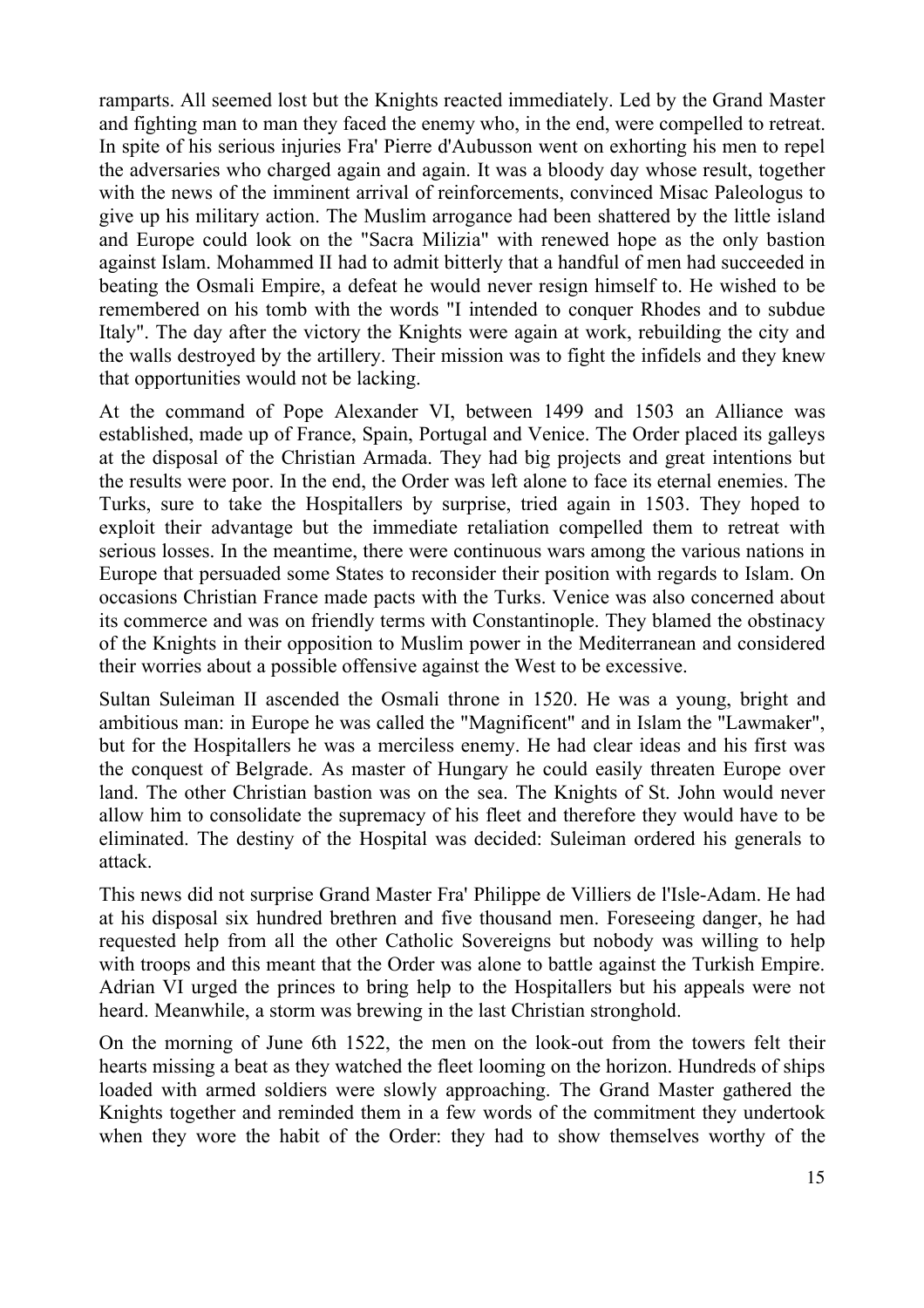privilege of belonging to the "Sacra Milizia" and were to fight the infidels even at the cost of their own lives.

Even those who attacked, however, must have been concerned at the sight of the fortifications silhouetted against the skyline. A double row of walls surrounded the city, firmly joined with the natural rock perpendicular to the sea, and to make it stronger there was a moat between sixty and one hundred and forty feet deep. The city walls included thirteen towers and the city itself was dominated by the high bell tower of the church of St. John. Everywhere there were cannons ready to fire.

The Grand Master, Philippe de Villiers de l'Isle-Adam, gave an immediate demonstration of his determination. He ordered to set fire immediately to the villas and summer residences to prevent the enemy from easily finding hiding places in the luxurious and huge gardens. As an example, he ordered that his own splendid villa be the first to be destroyed. In fact everything was to be burned down, even within the walls.

The noose seemed meanwhile to be tightening. Thousands of slaves landed from artillery ships of all sizes while the surrounding hills were covered with banners and multicoloured tents. When the Turks opened fire the entire island appeared to be alight. The Knights' cannons fired back and as an historian relates, the towers seemed to emerge from a cloud of smoke. The Ottomans had to their advantage, a larger number of men, greater power, formidable military organization and fanatical contempt for their own and others' life. The Knights of St. John had the joyful courage born of Faith and the genius of a Knight, Gabriele Martinengo, the most famous military engineer of the time. He had left Candia where he was in the service of the "Serenissima", to join his brothers-in-arms and place all the stratagems that his genius and technological capacities suggested at the disposal of the Order.

The duel between the artilleries went on for days and days without interruption. On the 26th of June, the Ottoman troops prepared themselves for the first assault. Along the walls, the Knights of the Order waited for the attack. They wore battle surcoat over their armour: a red tunic with a large White Cross. They were conspicuous among the crowd and could easily be seen from a distance. Their very presence and the sight of their uniforms sufficed to make the Ottomans furious. Before taking their places on the walls they attended Mass in the Cathedral of St. John. Like any other day, this one started with the celebration of the Divine Rite, but on this morning all the inhabitants of Rhodes were there with them. Fishermen, farmers and simple people were around those men they had learned to respect and who, for so long, had defended their freedom and their homes. Men who had turned their island into a respected and feared land.

On the Turkish front, they were convinced that the long bombardment had weakened the resistance of the besieged and they thought that this would have been the final day. Preceded by deafening drum rolls and by their Commanders shouting orders, thousands of Turks marched towards the walls but after a few hundred metres the human mass seemed to falter under the rain of artillery fire which harassed the Turkish ranks. In spite of the avalanche of fire and stones from on high, the swarming stream of men reached the bastions and attempted to climb them. It was a massacre. Although the Commanders exhorted and threatened, the army retreated. Thousands of men were left dead on the ground and with them, the hope of a triumphant end of the siege. It had been an epic day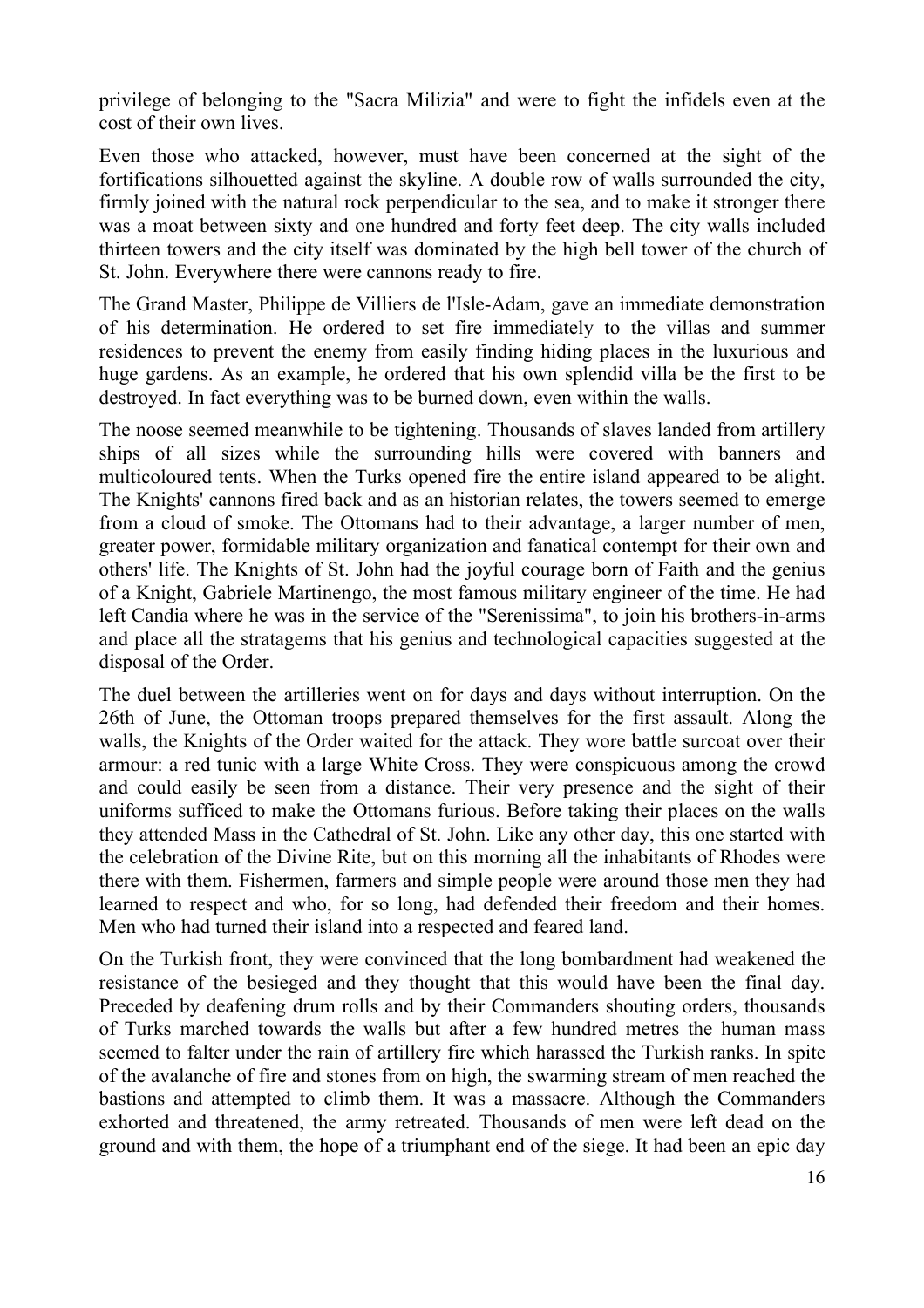for the Knights at the end of which they thanked the Virgin Mary of Philermo, their patron, in the Cathedral of St. John. Along the streets of the city, the Rhodians celebrated the victory but the siege had just begun, and the Ottomans would return.

The attacks of the two hundred thousand men surrounding Rhodes were numerous but all attempts were in vain. As time passed the Turkish troops began to refuse to fight but they were obliged to continue as the prestige of Islam was at stake. Suleiman, hearing of the situation, decided to take command personally. On August 28th he arrived on the scene with a new fleet, accompanied by more soldiers and artillery representing a power which, until then, had been unknown.

In spite of all this Rhodes held out. On September 4th, the besiegers succeeded in exploding a mine which destroyed part of the bastion of the Langue of England. Around the breach the fighting was intense and the enemy was forced to retreat, but only at the cost of great sacrifice on the part of the Knights. The enemy returned again on September 24th. It was one of the most dramatic days with the death toll of the Turks totalling 15,000 men. According to the chronicles of the time it had been a real slaughter.

Within the city the situation became more and more serious. Supplies were beginning to run short and the people were exhausted while, on the other hand, new reinforcements continued to arrive from Constantinople. Difficult days would follow for the besieged and at sunrise on December 17th Suleiman launched his final attack. After many hours of desperate fighting the Janissaries managed to climb the surrounding wall but with the last remaining bit of strength the Grand Master and his brethren succeeded in repelling the invaders. It was hopeless to continue to fight and the Rhodians asked to make a truce with Suleiman. Even though they were reduced in number to little more than one hundred, the Knights rejected their plea. Fra' Philippe de Villiers de l'Isle-Adam, however, knew of the atrocious destiny that the conquerors would reserve for the civilians had they continued to resist. Deeply impressed by the courage of his adversaries, the Sultan received the Grand Master with great respect. He knew that Rhodes was at its extreme limit but his army had also suffered and the fight could go on for several days. Suleiman accepted the proposed conditions: the city and the population would be saved. The Knights would be permitted to take all their possessions and depart with all the honours of war. The Rhodians would also be able to follow them into exile, should they wish.

On December 24th, following six months of fighting, the Turks took possession of the island of Rhodes. At sunrise on January 10th (according to some chronicles the departure took place on January 2nd), the Order of the Hospital left the land that had been its home for more than two centuries. As the ships slowly withdrew from the island, the red flag of the Religious Order was not to be seen but in its place was a white cloth on which the image of the Virgin Mary was embroided in gold with the words "Afflictis Tu spes unica". The change of flag was due to the deep devotion of the soldiers to the Mother of the Saviour but at the same time it was an accusation against Christianity who had abandoned her children at their extreme hour of need.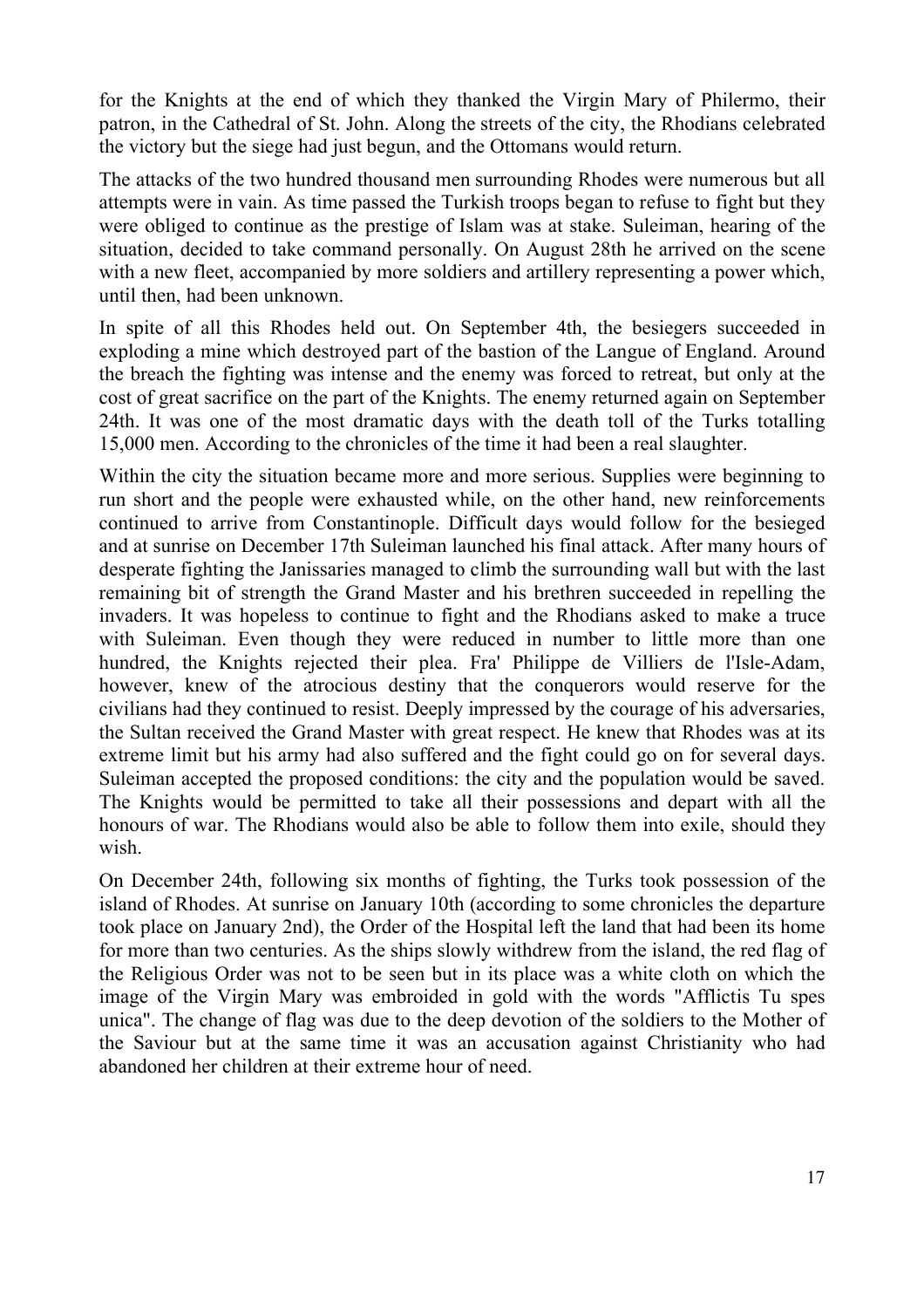#### *Homeless*

After many difficulties the fleet of the Order landed at Civitavecchia at the end of July. Adrian VI was alone in offering them refuge and protection. A triumphant welcome awaited the defenders of Rhodes. The naval squadron of the Pope formed a guard of honour for their arrival at the dock. The Pope put the entire city at the disposal of the Grand Master in order to allow the Knights a provisional home. This was a generous and unexpected gesture on the part of the Order's host which gave great hope for the future. Fra' Philippe de Villiers de l'Isle-Adam established the Convent and Hospital at Civitavecchia and the Papal naval base became the first residence of the "Sacra Milizia" after the loss of Rhodes.

In spite of the helpfulness of the Holy See, the Grand Master did not lose time in evaluating the various possibilities of a new and adequate home for his Knights, even though his hope was one day to return to Rhodes. Among the options was the port of Sued on the northern coast of Crete, or Cerigo the most southern of the Ionic Islands. A project that received immediate objection from Venice: the "Serenissima" feared the close proximity of the belligerent "children" of St. John because of Venetian commercial and political relations with Constantinople. Other sites were also taken into consideration: Elba, Minorca, Ibiza, Ischia and Malta. The best solution appeared to be Malta: it belonged to the Spanish crown and it was Charles V himself who held the power to make such a concession.

On September 1st Pope Adrian VI died thereby causing the loss of a precious ally for the Knights of St. John. On October 8th 1523, while the Cardinals were already in Conclave, the Order's Ambassadors left for Spain on a diplomatic mission. They were led by the Prior of Castille, Fra' Don Diego de Toledo and Fra' Gabriele Martinengo, the military engineer who had won so much glory in Rhodes where he was seriously injured. A few weeks later Rome and the Christian world greeted a new Pope, Giulio de' Medici who ascended the throne of Peter with the name of Clement VII. The work of the Ambassadors began to give results and the Emperor of Spain, Charles V, proposed Minorca, Ischia, Elba, Ibiza, Heres and Ponza as possible future homes, but none of these islands seemed to answer their needs as well as Malta, which was also being considered.

The geographical position of Malta made it a natural bastion from where the Knights could monitor all the movements of the Turkish fleet which was becoming increasingly aggressive and sailed the seas undisturbed. The Spanish Sovereign took this matter into account and towards the middle of April one of the Order's envoys, Antonio Bosio, arrived at Viterbo, where the Convent had meanwhile been moved to, with the first proposals. The Emperor intended to grant them Malta, Gozo and the base of Tripoli but made heavy demands in return. The two islands would be assigned as a perpetual fief by Charles in his own name and in that of his successors, but the Grand Master would have to swear allegiance to the Sovereign. The Knights could not accept such a proposal because it was contrary to their Rule which imposed strict neutrality in wars between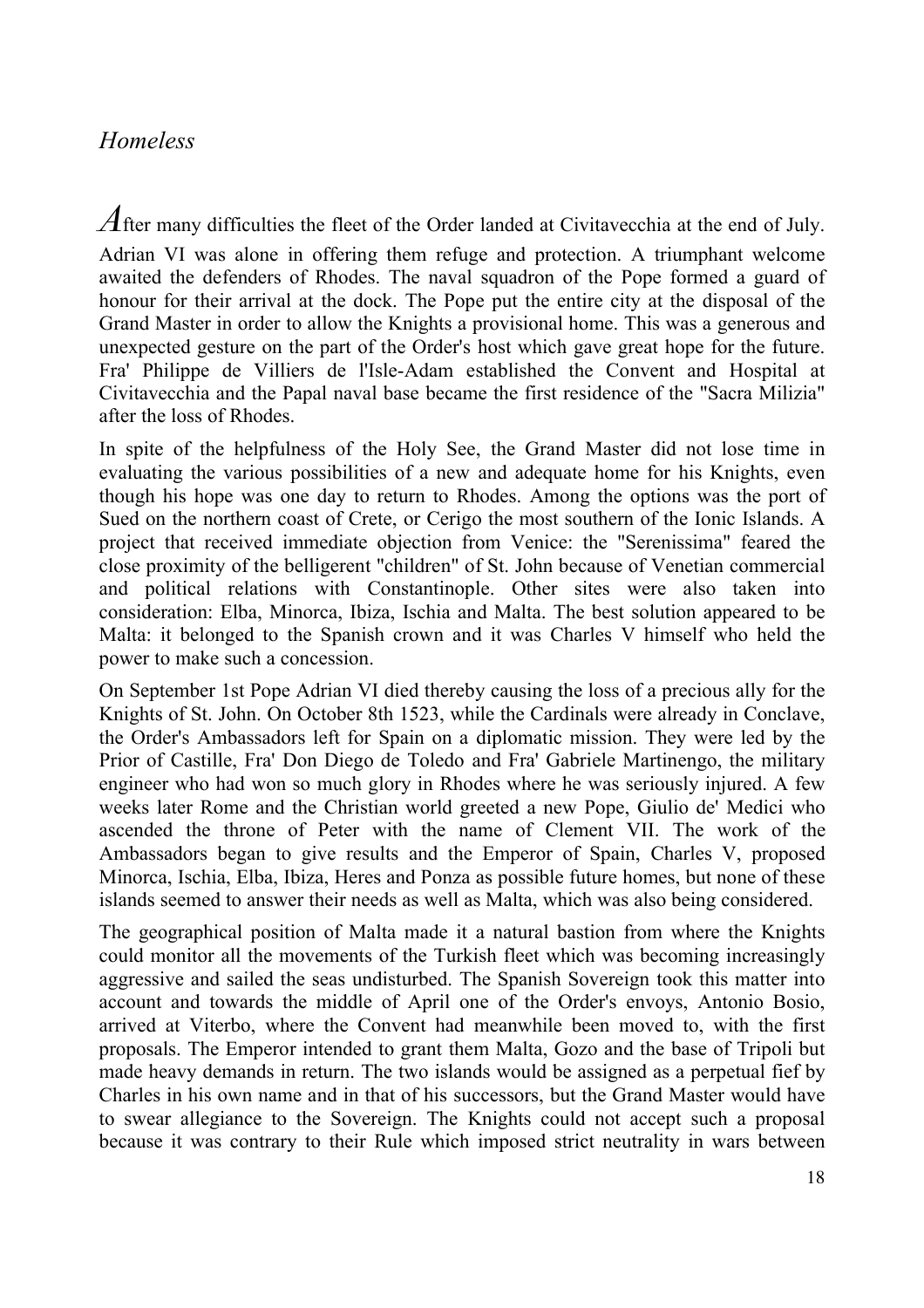Christian States and contrasted with the principals and the supranational nature of the Order.

The first reaction to the proposal was negative but following two somewhat heated meetings the Chapter decided to negotiate with the Sovereign and declared that the Order would accept Malta and Gozo on condition that there would be no bonds attached to the grant. The only commitment was that a Mass would be celebrated once a year as a thanksgiving for all the benefits received or that a falcon would be given as a gift to the Viceroy of Sicily on the feast of All the Saints.

It was an audacious answer that risked provoking the Emperor's anger but he did not rise to the occasion and granted that a delegation visit the island. Eight Knights, one for each Langue, arrived in Malta and studied the island in detail. The results of this visit allowed the Chapter to obtain detailed information regarding the conditions of its defences and the local resources. Despite the urgency, the representatives of the Order were not prepared to rush into a decision. They knew that Islam would not give them a moment's respite and, as soon as they were in their new home, they would be attacked by the armies of Suleiman. This was a commitment of historical importance vis a vis the whole of Christianity and they needed to know the dimension and the consistency of the economic problems they would have to face there.

The first approach disappointed them. Malta was large, rocky and unfriendly and could not be compared in any way with Rhodes either for its natural beauties or for its climate. The Knights who were expert soldiers were immediately aware of the difficulties they would have in defending it. To fortify the island they would have to spend terrific sums of money and the goings on in Europe were already seriously affecting the Order's economy. In just a few years they had lost their possessions in both Germany and England and the Reformation and Schism was causing grave problems for the Common Treasury.

In the meantime the plague had compelled them to leave Viterbo. On June 15th 1527 they reached Corneto, a small town not far away but also this new refuge appeared unsafe. On November 14th the fleet weighed anchor in the port of Nice, welcomed by Duke Charles III of Savoy. It was the third residence following Rhodes and the Knights stayed there for nearly two years waiting for something to happen.

The Ambassadors, meanwhile, continued their work and in 1528 Fra' Antonio Bosio finally gave the Grand Master the good news that Emperor Charles V had decided to accept the requests the Chapter General had made in May 1524: the Emperor granted Malta to the Order free from any feudal ties, but insisted on including the Fortress of Tripoli. This last was a gift that the Order would willingly have done without. Finally on March 23rd 1530, one month following his solemn coronation in St. Petronio's in Bologna, during a stop at Castelfranco Emilia, the Emperor signed a Bull by which he conceded the island to the "Sacra Milizia". The Emperor accepted the conditions and between the Mass and the falcon he chose the latter.

Some months later, on October 26th, the Grand Master reached Malta and solemnly took possession of the Island. Seven years had passed since that grey winter morning when the Knights Hospitallers had left Rhodes. For the Knights of St. John of Jerusalem, of Rhodes and, from this moment on, also of Malta, another important stage of history was just beginning …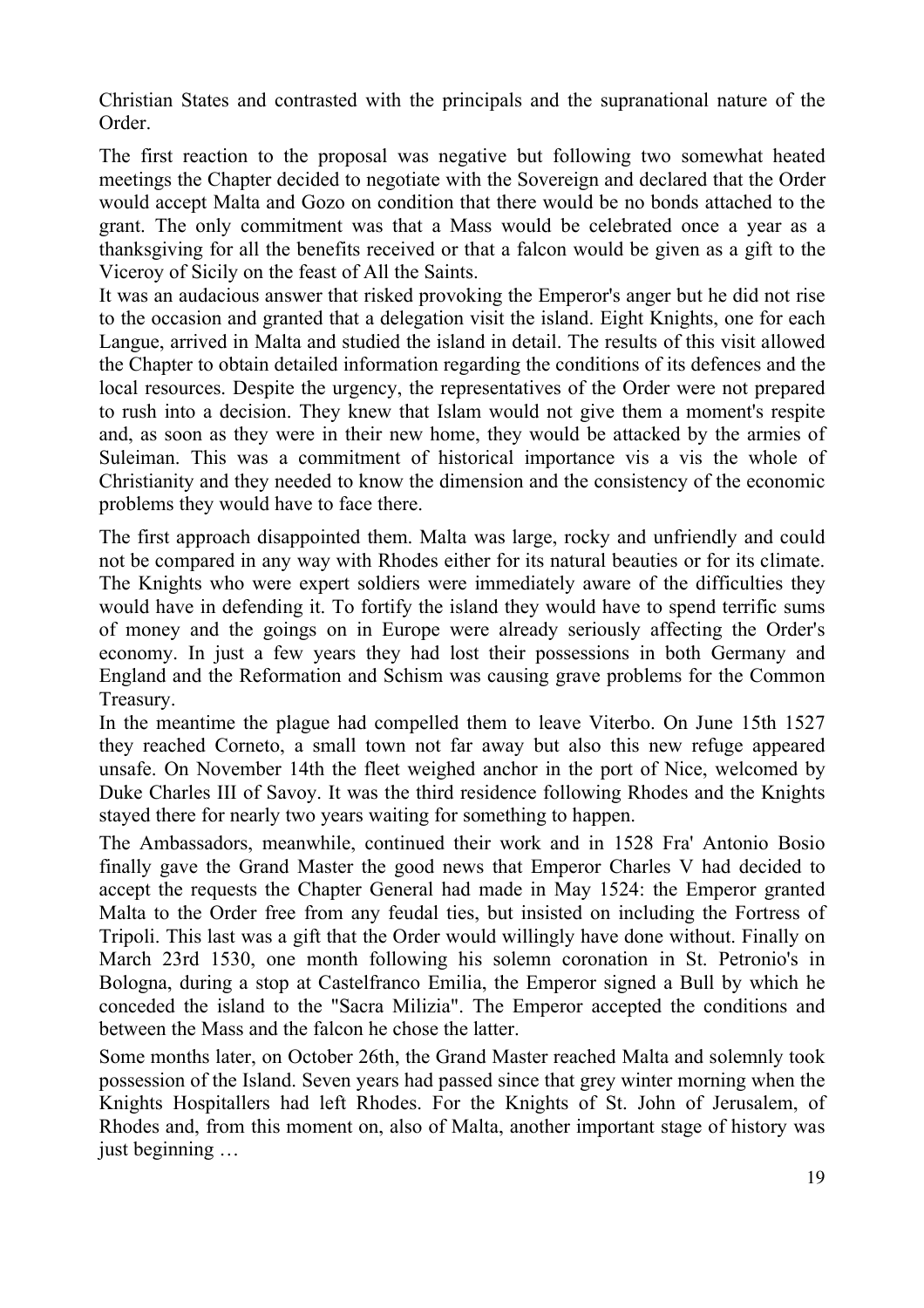#### *Malta*

 $D_{\text{IV}}$ , rocky and almost without vegetation, Malta was initially very hard to swallow! The tenacity and the spirit of sacrifice of the new owners was really put to the test. The natural resources were modest and the conditions of defence were mediocre. The first impressions report that the Hospitallers found their new land disheartening, but during the two centuries spent in Rhodes they had acquired a maritime mentality and their long experience did not fail to offer solutions to the numerous problems.

The only positive element was the condition of the coast: two very large and deep inlets could host numerous ships of notable tonnage and size. The two ports could be used immediately to offer more than adequate refuge for the fleet, allowing also to manoeuvre with ease. The problem regarding the installation of the war fleet was a decisive factor especially if we consider that the defence of the island was initially to be entrusted to the fleet in case of attack, as the fortifications on the island did not constitute any sort of obstacle.

The ventures undertaken in the following years were numerous. It was a period during which the Order seemed to be acquiring a deeper and deeper conscience of the role it was called to carry out. The military actions of its Captains would make history richer, not only for the importance of the single episodes but because they would bear witness to how constant was the commitment of all the Order's members in performing their institutional tasks.

From the first months of their stay they worked incessantly and even though, from a strategic point of view, the island had a position of great value, however much effort they exerted they could not fortify it completely.

The amazing thing was that the Turks had not already utilised it themselves as a stronghold and the only possible answer to such a consideration was in the total conviction of the Crescent not to have any rivals in the Mediterranean. It would therefore have been useless for them to start such a complex and expensive undertaking as the one the Knights were beginning.

On July 21st 1547, while the ships were engaged on a mission, the corsair Dragut, one of the cleverest and most dangerous Turkish Captains, was so bold as to land on the island with a group of soldiers and capture three hundred of its inhabitants. It is difficult to establish whether this was an act of courage or a demonstrative action. The venture of Dragut showed, however, that Islam, even though engaged in the conquest of Eastern Europe, continued to consider itself master of the Mediterranean and warned its eternal enemies that it would soon be putting the Knights on their mettle.

Suleiman and his Admirals made it quite clear that they also had plans to conquer Italy. In 1550 Massa and Sorrento were sacked and many times during the following years Muslim ships sailed up the Tiber, pushing themselves as far as the doors of Rome. In the first months of 1564 news came from Constantinople that Suleiman intended to launch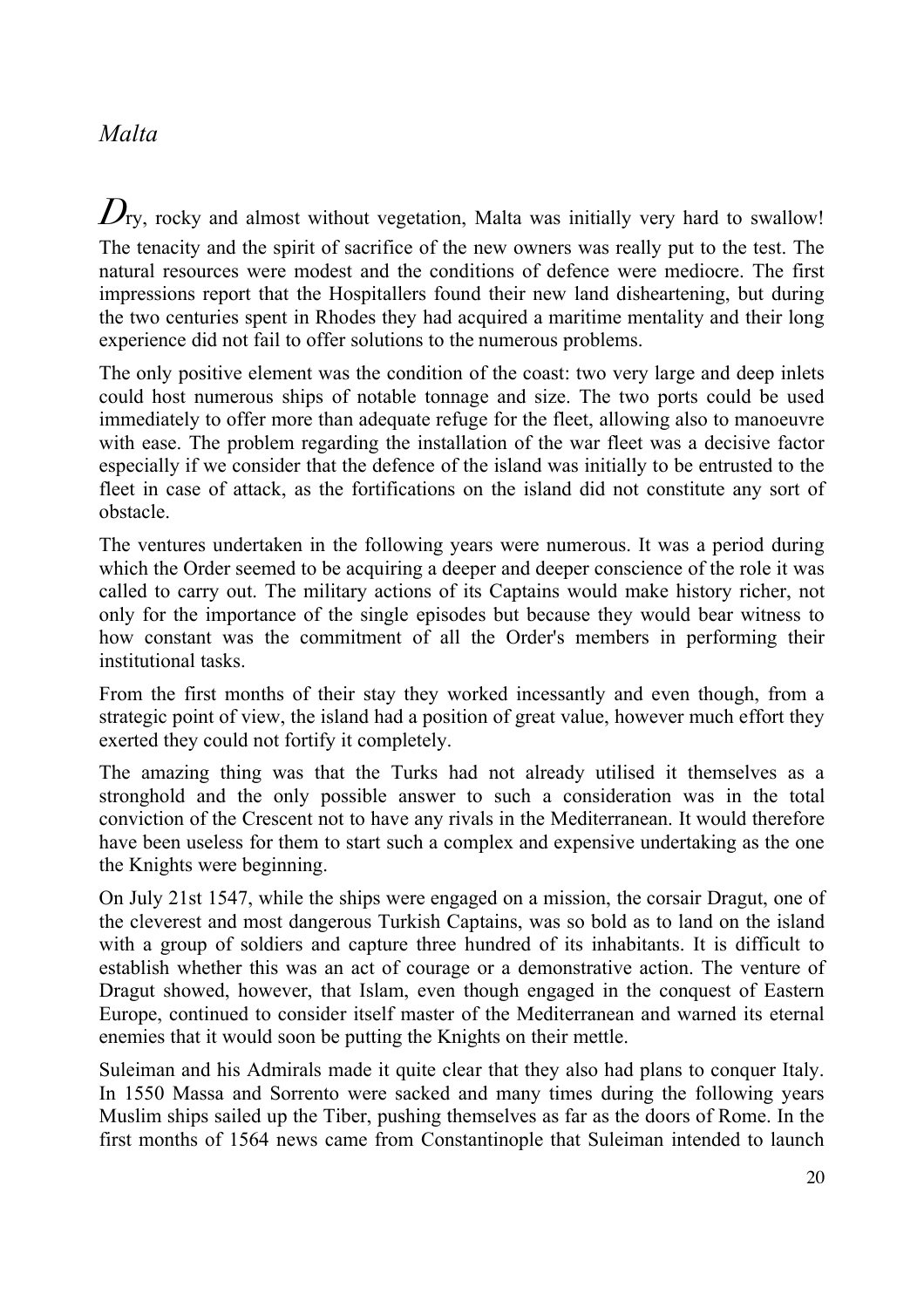his armies on a new and huge undertaking. The old Sultan was the ruler of an immense empire but he still had one ambition to realise: the conquest of Rome, the capital of Christianity. A dream that he dared not to confess to himself but that had been obsessing him for a long time.

Between the Red Apple, as the Turks called Rome, and his scimitar, there was only the island of the Knights: a stronghold from where they could launch their ships on speedy and deadly missions. An army, whose objective was Italy, could not tolerate having such a military base behind its back without running the risk of seeing its supplies cut off. Malta was a fortress to be conquered and this was an occasion to eliminate the Hospitaller Knights forever.

The Christian powers were unable to reach an agreement, eternally divided as they were by interests and jealousies of various kinds. They did not heed the warnings of Pope Pius IV who expressed his concern for the imminent danger many times and with energy. The organisational effort that the Turkish Empire was facing was exceptional and showed that Constantinople was preparing for a long and difficult war. In many parts of the Empire massive recruitment of men was carried out and the number of ships being prepared was impressive.

The hypothesis of some observers who held that Malta was an unlikely goal and that the real objective of the Muslim army was Italy, appeared quite plausible. Whatever might have been the immediate intentions of Suleiman, what was certain was that after the fall of the Island of St. John he would turn his eyes to the Italian peninsula. The appeals from the Pope were unheard. In the Consistory held on February 23rd 1565, the Pope addressed the Ambassadors with sorrowful words, in order that they could express the gravity of the situation to their respective Sovereigns. This solemn and official exhortation did not give any result and the events precipitated.

A few days later, on the morning of March 22nd, in the main dock of the Golden Horn, Suleiman the Magnificent received homage from the greatest army he had ever put together in his long career as a leader. Before embarking, thousands of men swore royalty until death and in the European capitals some finally began to realize they had underestimated the threat that came from the East.

The details of the imminent attack had been known by Jean Parisot de la Vallette, the 49th Grand Master of the Order, for a long time, though the governments of the Christian powers appeared not to be concerned about the problem. Born in Toulouse in 1494, of an ancient and noble family of Provence, this brave soldier had devoted his life to the ideals of the Order of St. John and was a protagonist of some of the Order's most important events. A very experienced leader, he was considered one of the bravest Captains of his time. He was an attentive and astute politician and had continuous relations with all the European Sovereigns. He did not believe, however, that the project of an alliance among the Christian States against the common enemy, as a radical solution, could ever be possible even though it had been discussed many times. Neither did he believe that anyone would come and help him and his brethren at the moment of danger. He was only 28 years of age when he had lived the dramatic experience of the siege of Rhodes. He believed, at the time, that reinforcements would come from Europe to help the Knights engaged in a battle fought in the name of Christianity, but time passed and no sails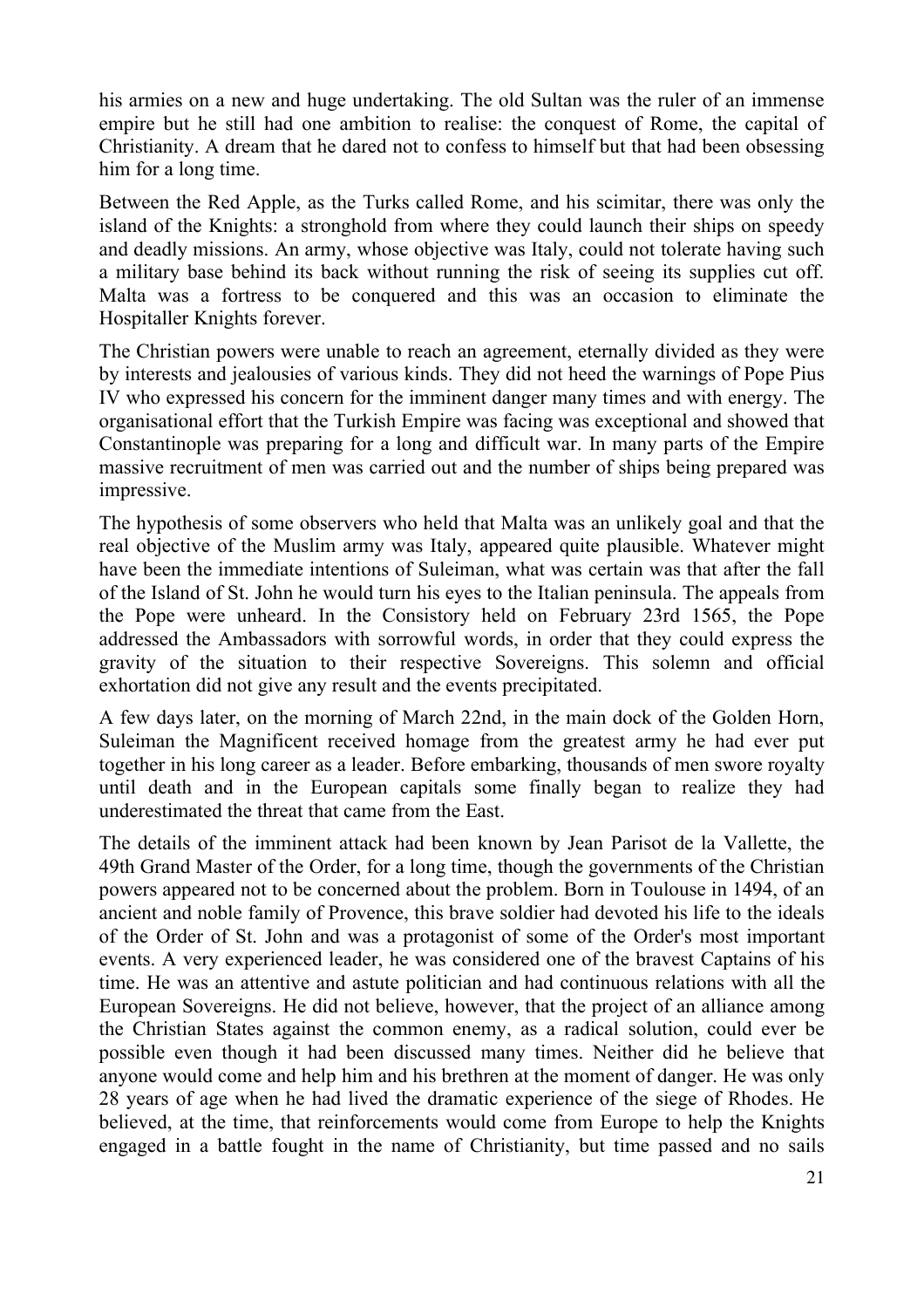appeared on the horizon. Day by day, he saw his brethren dying, a sight that would have a lasting effect upon him. The indifference of the West had mortified bis knightly spirit and made him suspicious of promises. This was the man facing Suleiman.

As he scanned the horizon from Fort St. Elmo the old Grand Master remembered the suffering and the humility, but the victories too, all in the name of the "Sacra Milizia".

He knew that the battle at which he would spend all his remaining energy would be his last. This belief made him invincible. He had not had time to change Malta into an invincible fortress but he had taken all the necessary precaution to make the conquest of the island as difficult as possible.

Jean Parisot de la Vallette may have had some regrets about the state of the military defence but he was satisfied with his information service.

A long time in advance he had sent some Knights to Costantinopole with the task of furnishing him with continuous reports about Suleiman's decisions and movements. They were real secret agents and had demonstrated their worth not only by obtaining information but also by carrying out surprise attacks.

On January 19th 1565 La Vallette received a dispatch informing him of an attack against the island in the following spring. The long awaited hour was arriving and he ordered the Grand Priors to mobilise all the brethren who were able to fight. He knew he would not receive help and that he had to rely only on his own people. On the morning of May 18th a cannon fired a shot from Fort St. Elmo announcing the arrival of the enemy fleet. On the walls protecting the island there were four hundred and seventy Knights, one thousand six hundred Spanish and Italian mercenaries, five thousand soldiers of the Maltese Militia, one hundred and twenty artillery men and sixty-seven assistants. On the opposite side were, five hundred ships and forty thousand men. Mustapha Pasha led the land forces while admiral Piali Pasha commanded the fleet. The two did not get on well and their disagreement resulted in various advantages for the besieged.

The Turks appeared not to want to waste time. Following a few raids on various parts of the fortifications, they decided to attack St. Elmo. They had thought that with the fall of that stronghold, they would gain possession of the whole island. This was a grave strategic error on their part and they suffered heavy losses. Besides, the fall of St. Elmo would not compromise the Order's defence system as the infidels had imagined it would. From the beginning of the Siege it bad been clear that the Muslims relied heavily on their numbers and the destructive force of their artillery. The bombardment of Fort St. Elmo lasted twenty six days: a continuous rain of fire, interrupted now and then by useless and bloody attempts to scale the walls.

The general assault, fixed for the morning of June 16th, went on for seven hours. Thousands of Janisseries attempted to overcome the handful of men opposing their fury but they were repelled twice by the Knights, who each time compelled them to retreat, leaving more than one thousand dead. The Knights of St. John were also at their extreme limit.

More days of bombardment followed and, on June 22nd the enemy tried again. In a desperate attempt to scale the top of the walls, the Turks employed hundreds of long ladders up which they climbed, spurned on by the drum rolls and by the shouting of their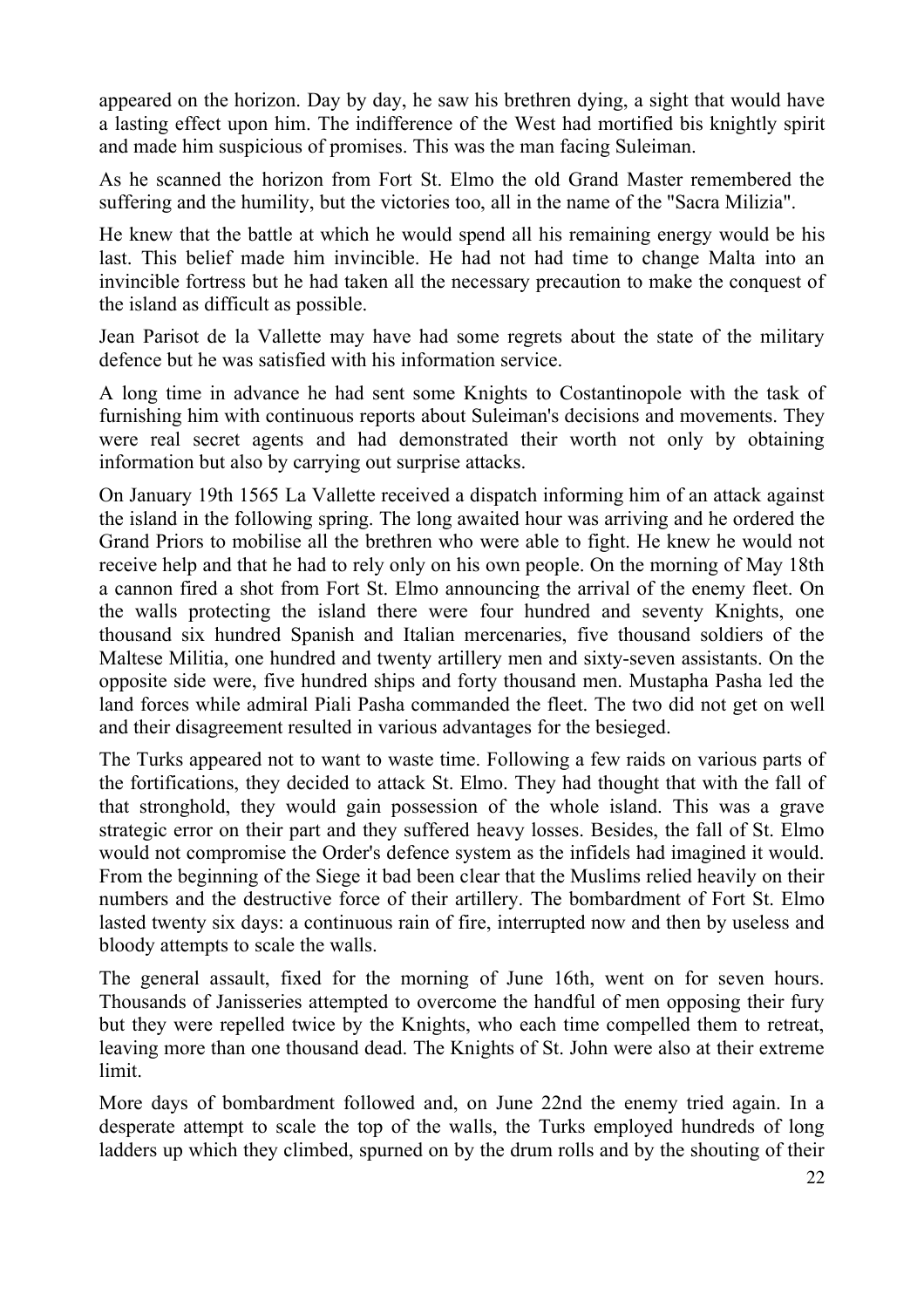leaders. The defenders, although exhausted by the heat, thirst and injuries, managed to drive back the enemy assailing them with an avalanche of stones and fire. A soldier, who had managed to swim across the harbour, informed the Grand Master "There is no more ammunition and no Knight of St. John unwounded"!



*Grand Master Fra' Jean de La Vallette exhorting his Knights on the ramparts of Malta*

June 23rd, the eve of the feast of St. John, patron of the Order, was the day a new offensive would be launched. The few remaining survivors among the Hospitallers went to confession and received Holy Communion. They knew their destiny: no one would come to their aid and it was useless to hope in the mercy of the enemy. The final battle took place at the doorway of the chapel and lasted just a few minutes. Having slaughtered the last of their adversaries, the Ottomans planted the standard of the Crescent on the ruins of the fort. The most fortified bastion on the whole island was in their hands. But at what a price! It took thirty days of fighting, eighteen thousand rounds of ammunition and the lives of seven thousand Janisseries. The loss had been heavy for the Christians too: one hundred and seven Knights and one thousand five hundred soldiers were killed.

The island had yet to be conquered, however, and the heroism of the defenders of St. Elmo had roused the other soldiers of the Cross. On June 30th six hundred men, including forty four Knights, arrived from Sicily. Nothing compared with the numbers of the enemy but their arrival helped to raise the morale of the besieged.

It would take too long to list the innumerable acts of heroism of the Hospitallers and Maltese during the endless months of siege. Their determination and courage contributed towards saving Christianity and western civilisation. Men coming from different nations, gave an example of how important faith, together with a common ideal, was to a divided and uncertain Europe. The Siege of Malta was not just another of the many battles fought between Muslims and Christians. The military prestige of the two sides was at stake in this decisive duel between the Cross and the Crescent.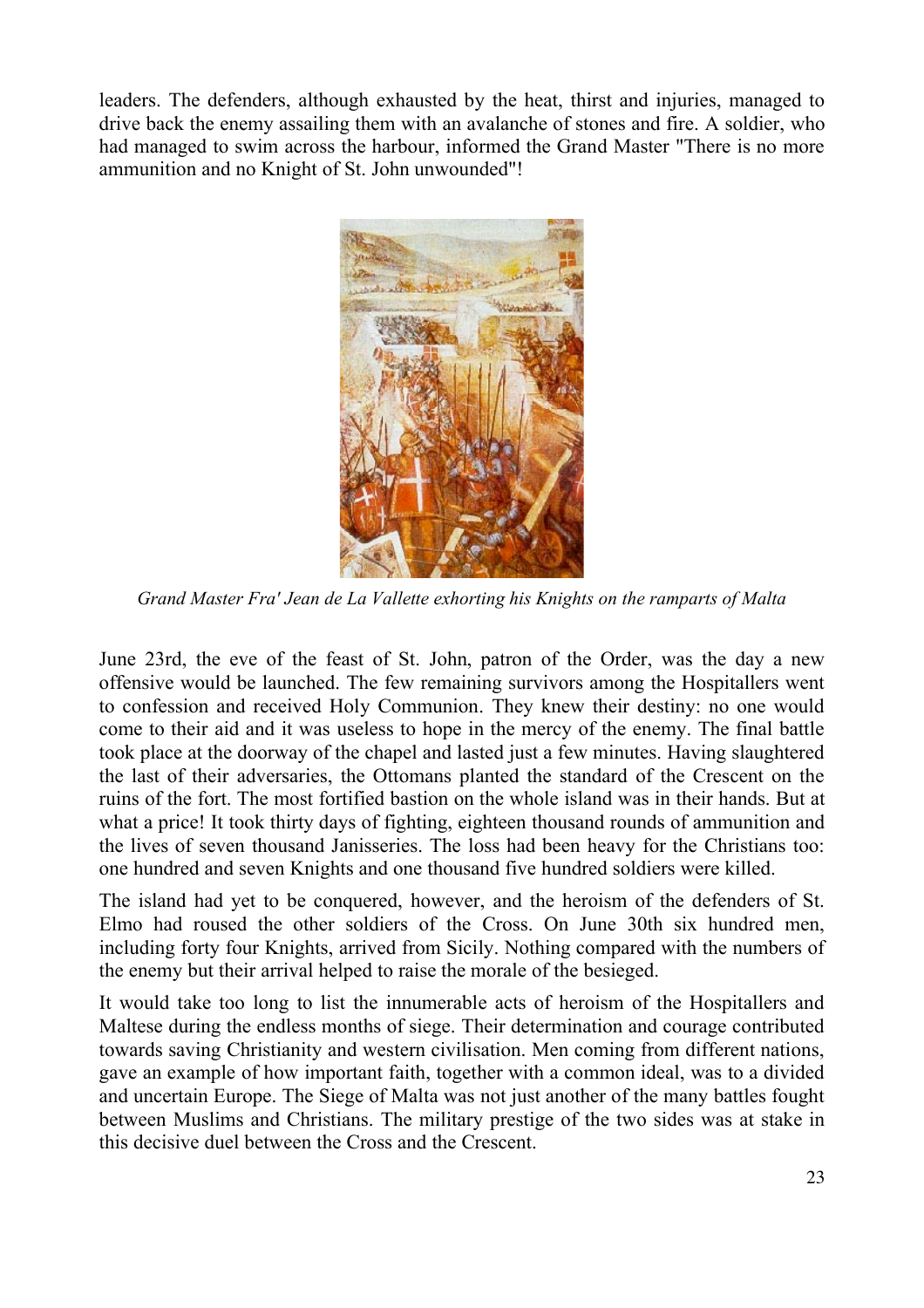

*View of Fort St. Angelo, centre of Malta's defensive system.*

On July 15th Mustapha launched another huge attack in which he hoped that the will of his enemies could be weakened by endless bombardments. On this occasion he counted yet again on the numerical superiority of his troops.

The soldiers of the "Sacra Milizia", however, managed to resist, while, day by day the Turks seemed to be losing their usual aggressiveness and their certainty to return home winners.

They made other attempts to bend the besieged on August 2nd and 7th but, in spite of the losses, the Christians, supported by the words and the example of their untiring Grand Master, yet once again got the better of their enemy. Mustapha could not resign himself to losing and his men threw a hail of artillery fire against the enemy positions and the best Turkish foot soldiers were massacred, but all in vain. Furious and desperate, the Commander of the Ottoman army played his last card. His people were already demoralised and exhausted and when news of an imminent arrival of reinforcements for the besieged arrived from Sicily, the weather happened to change for the worse. Admiral Piali realised that summer was coming to an end and that a sudden storm could surprise the fleet in a sea full of hidden rocks.

On August 23rd and 30th the last attempts to conquer the heart of that island, on whose beaches Mustapha was sure to conclude his career as a triumphant Commander, were made but every effort was in vain. His army embarked, humiliated and disheartened, and the Commanders gave the order to set sail towards Constantinople where the anger and revenge of the Sultan awaited them.

It was September 8th, the feast of the nativity of the Virgin Mary, and the ships of what would be remembered as the "Gran Soccorso" were reaching the waters of Malta.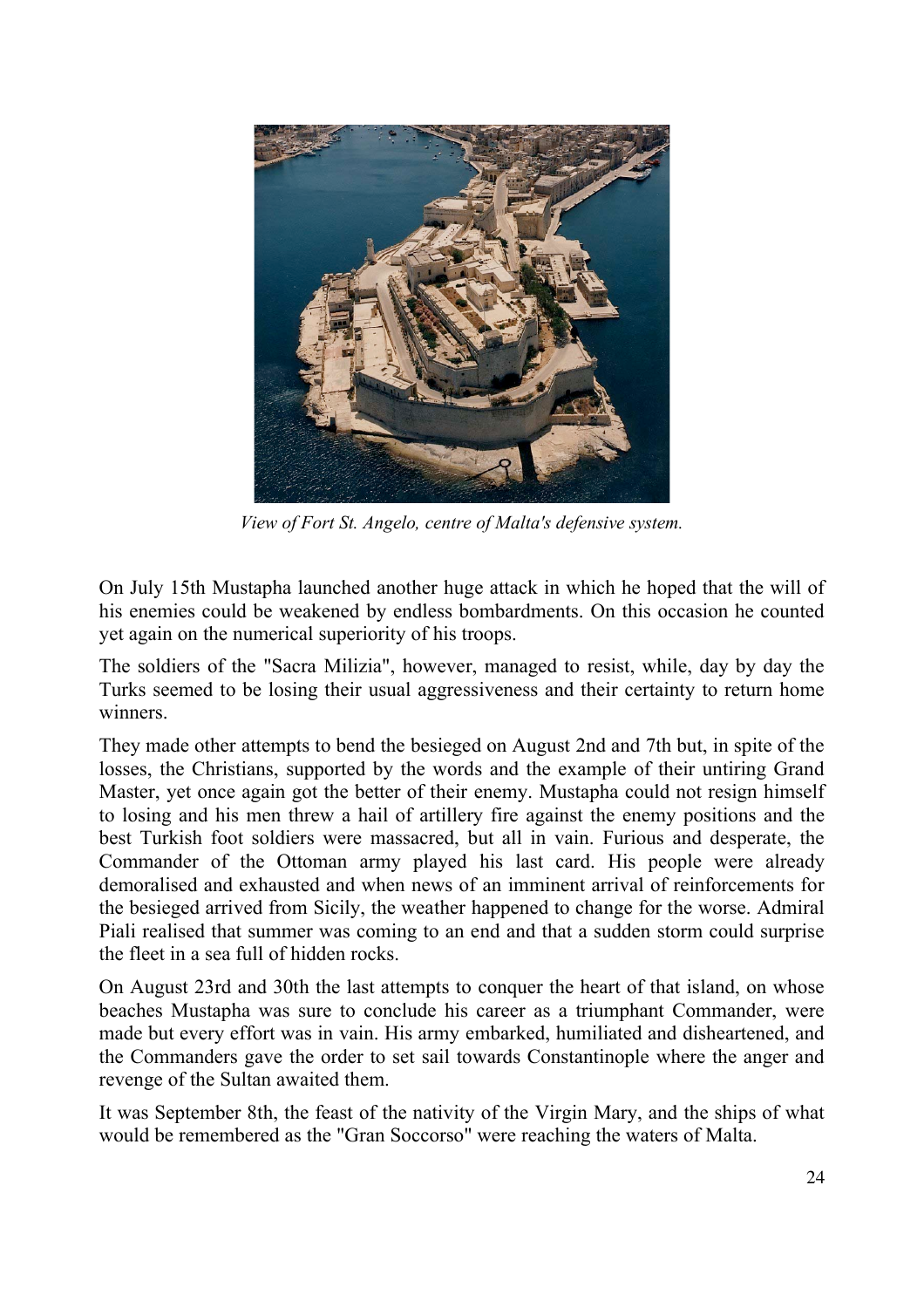

*Palace from where Fra' Jean de La Vallette conducted the various phases of the long Siege.*

On the walls reduced to a heap of ruins, the banners of the Holy Religion were flying. This was the conclusion of one of the most glorious pages in the history of the Christian West. The Knights of St. John of Rhodes and Malta, not only defeated the army of Islam, but humiliated the fanatic certainty of the superiority of an Empire.

Some days later Jean de la Vallette marked another score against Suleiman. His secret agents, the same men who had constantly informed him on the movements of the adversary, burnt down the arsenal of Constantinople. This was a venture which deeply demoralised the old Sultan who, for the first time, felt himself being threatened within the capital of his kingdom.

But the victory did not distract the Grand Master and the Chapter away from their duties. The Siege had shown that the defences were weak and it was necessary to reinforce them in time. It was useless to deceive themselves: sooner or later the Turks would come back to seek revenge for the stinging defeat they had suffered and it was necessary to get ready.

Ever since his arrival in Malta, Jean de le Vallette had toyed with the idea of building a large city on the highland which dominated the country. This was an idea that he could now finally realise. The task of drawing the plans for the project was given to an architect Francesco Laparelli from Cortona, and the Grand Master gave him very short time to complete the work. The old soldier was in hurry to put his island in a condition to resist against a return of the enemy. He infected his assistants with his enthusiasm and only months later, on March 28th 1566, during a solemn ceremony the Grand Master placed the first stone of the city that was to be named after him, Valletta. Francesco Laparelli helped by his Maltese assistant, Gerolamo Cassar, made of this capital an example of architectural style.

New and marvellous Auberges (buildings where junior Knights lived), palaces and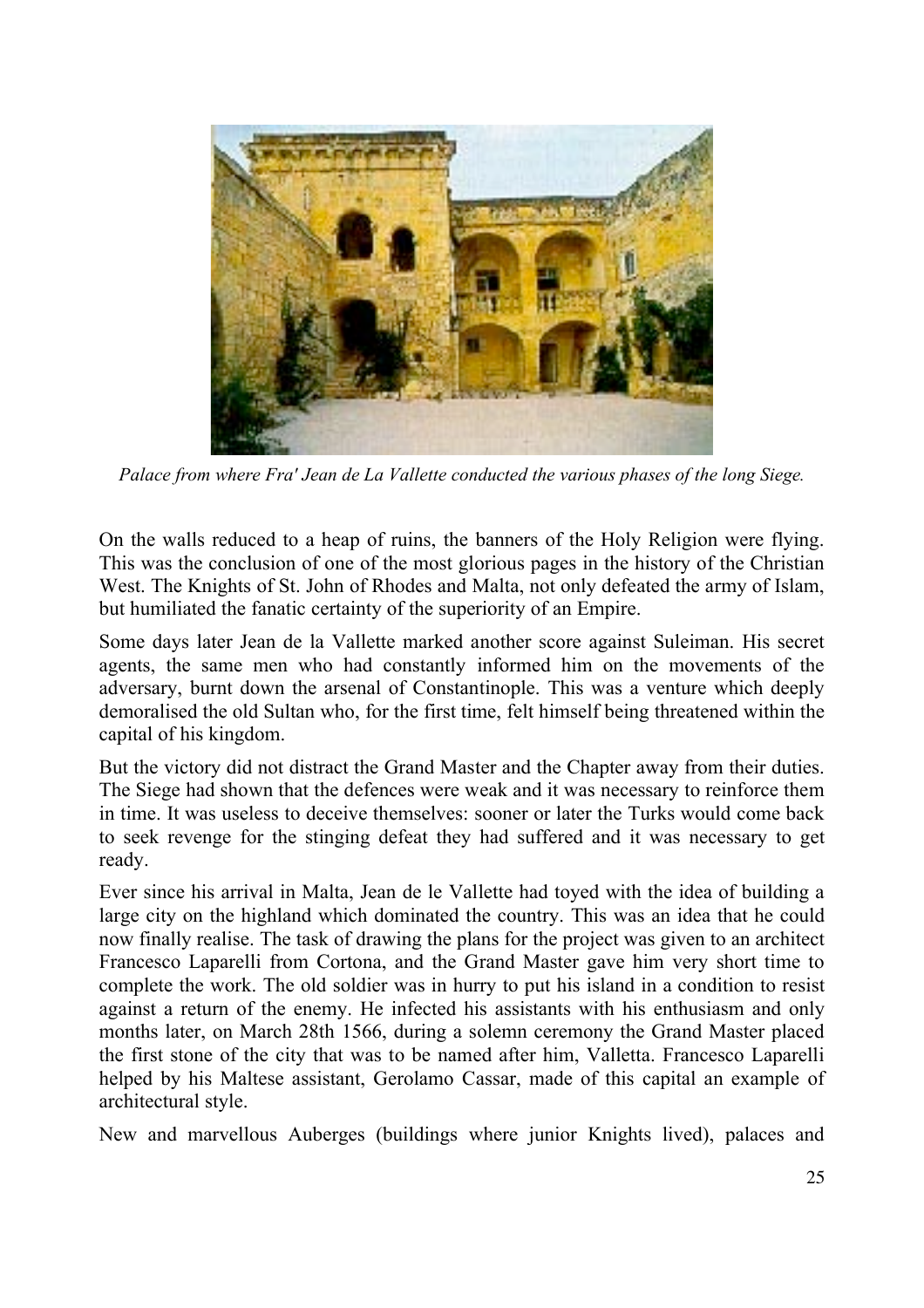churches rose, and in the midst of them, St. John's Conventual Church. The face of Malta changed. It was no longer only the stronghold of the Knights, but now also a splendid monument to art and faith. The care of the Hospitallers changed the dry and inhospitable island into a jewel that is still admired today. The building of Valletta was followed by the re-organization of the port and the creation of new gardens and other strong and elegant fortifications. It was a work of embellishment carried out over two centuries which witnessed the continuity of ideals and intent among the different heads of the Order who followed one another.

Between 1657 and 1660 Grand Master, Fra' Martin de Redin strengthened the defence system by building fourteen coastal towers and between 1660 and 1680 Grand Masters Raphael and Nicolas Cotoner erected a huge fortified complex which would be called the 'Cotonera Lines". The great Arsenal of Italy was built thanks to Admiral Girolamo Salvago and all the Langues contributed towards the decoration and embellishment of their own Auberge and towards enriching their Chapel in the Conventual Church of St. John, upon whose floor are laid out the tombstones of the European nobility making it a work of very high artistic value.

Jean de la Vallette, the heroic victor of Suleiman, died on August 21st 1568. The work yards closed for two days in sign of mourning, just enough time to elect the new Grand Master, Fra' Pietro Del Monte, Pilier of the Langue of Italy. He immediately ordered that the building of the city be resumed with new enthusiasm.

While Malta was buzzing with activity, the Knights continued to fight at sea. In the meantime, the Turks soon reacquired their boldness and occupied Cyprus from where they could more easily threaten all the States situated along the coasts.

A new threat gave Pope Pius V the opportunity to convince the King of Spain that the time had come for them to act resolutely against the Ottoman Empire. An alliance was established and included besides Spain, Venice, the Holy See, the Duke of Savoy, the Grand Duke of Tuscany, Genoa, the Kingdom of Sicily and the Order of St. John. The battle took place in the waters of Lepanto on October 17th 1571 and the Knights were led by the Prior of Messina, Fra' Pietro Giustiniani. The Hospitallers were there with only three galleys but numerous Knights fought on the Spanish, Sicilian, Pontifical and Tuscan ships. Don John of Austria, the brother of the Emperor of Spain, led the armada.

Marcantonio Colonna led the ships of the Pope; Sebastian Veniero and Agostino Barbarigo those of Venice and Gianandrea Doria was the Admiral of the Genoese ships. A fleet named the 'Squadron of Adventurers" and armed at the personal expense of a few gentlemen who wished to take part in the undertaking joined the Christian forces. Don John of Austria entrusted this squadron to Count Don Vincenzo Marullo, a patrician from Messina, known for his valour and skill at sea, who also happened to be the owner of one of the best armed galleys.

It was a bitter struggle with the Christian front relying upon 243 galleys while the Turks had 280. Admiral Ali and the Viceroy of Algeria, Uluch Ali, were at the command of the Turkish fleet.

The Christian fleet surprised the enemy at sunrise and advanced according to the traditional order of battle: a long front, whose centre was led by John of Austria, the left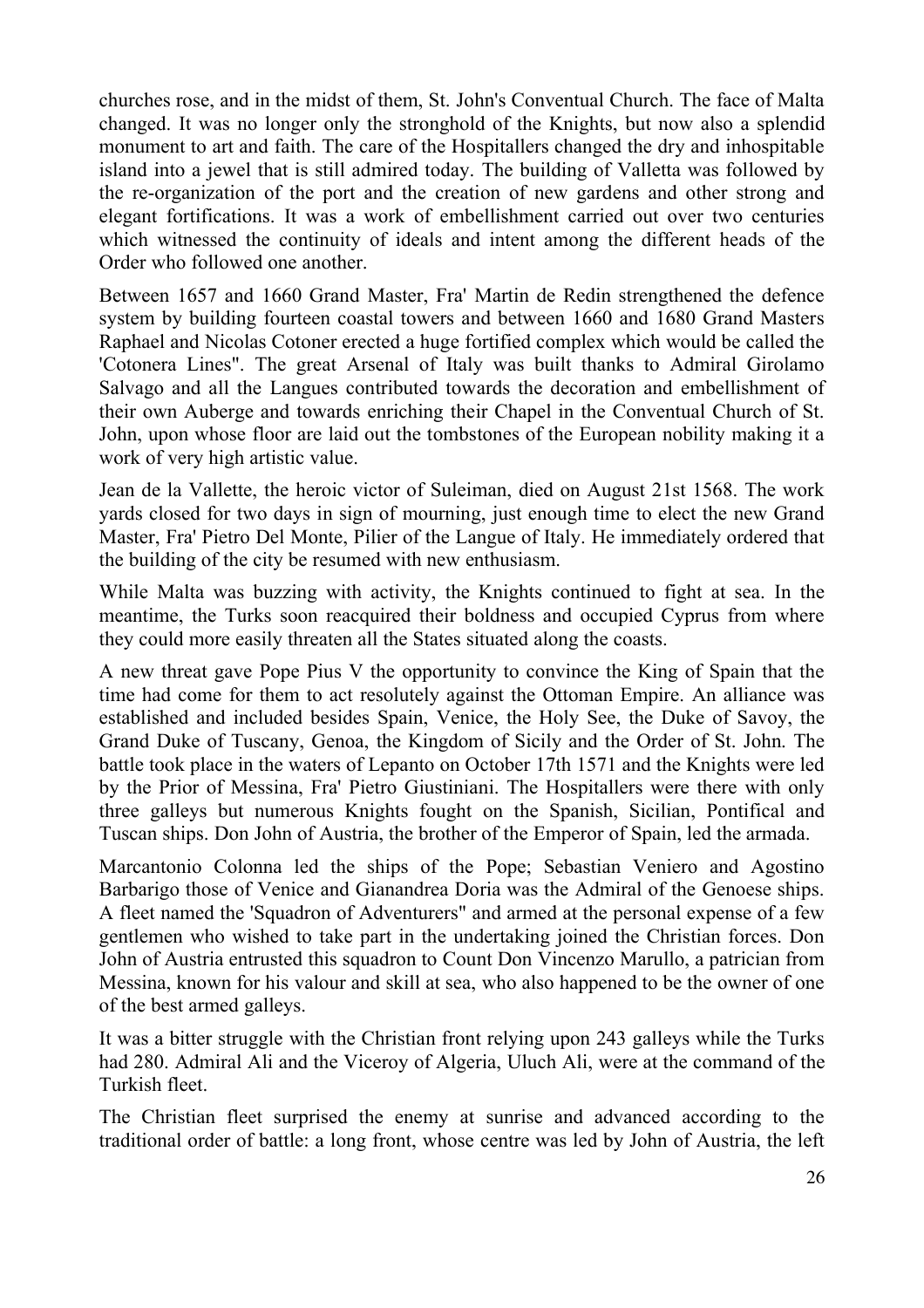wing led by Sebastiano Veniero and Barbarigo and the right one by Doria. In the centre as a reserve, was the squadron of the Marquis de Santa Cruz. Eight large galleys preceded the front and had the task of bearing the first assault.

The Turkish fleet moved in only one line with neither reserve nor vanguard. The first stages of the battle were favourable for the Christian army but a mistake made by Doria risked compromising the final result of the battle.

Fearing to be encircled by the galleys of Uluch Ali, the Genoese leader sailed out to open sea leaving the entire left wing unguarded, thereby creating an opening through which the Turkish Admiral and his fleet penetrated, investing the Christian centre defence which was already heavily engaged. The galleys of the Order succeeded in stopping them until the arrival of the reserves led by the Marquis de Santa Cruz, but only at the cost of heavy losses and the risk of being captured or sunk.

The extent of the Muslim defeat was impressive: one hundred ships were captured and one hundred and thirty burnt or sunk. Twenty-five thousand men were killed and eight thousand captured and taken prisoner while ten thousand Christian slaves were set free. Fra' Pietro Giustiniani, Prior of Messina, returned to Malta on November 3rd, having been injured by five arrows and his ships marked by the heavy battle. He carried two ships with him as spoils of war as well as the joy of having contributed, on behalf of the Order of St. John, to another victorious day for the Christian Army.

Europe exulted, but because of futile jealousies the alliance did not succeed in exploiting its success and shortly after it was dissolved. Cyprus remained in the hands of the Turks: this was a mistake that Venice and the Knights would later pay a high price for.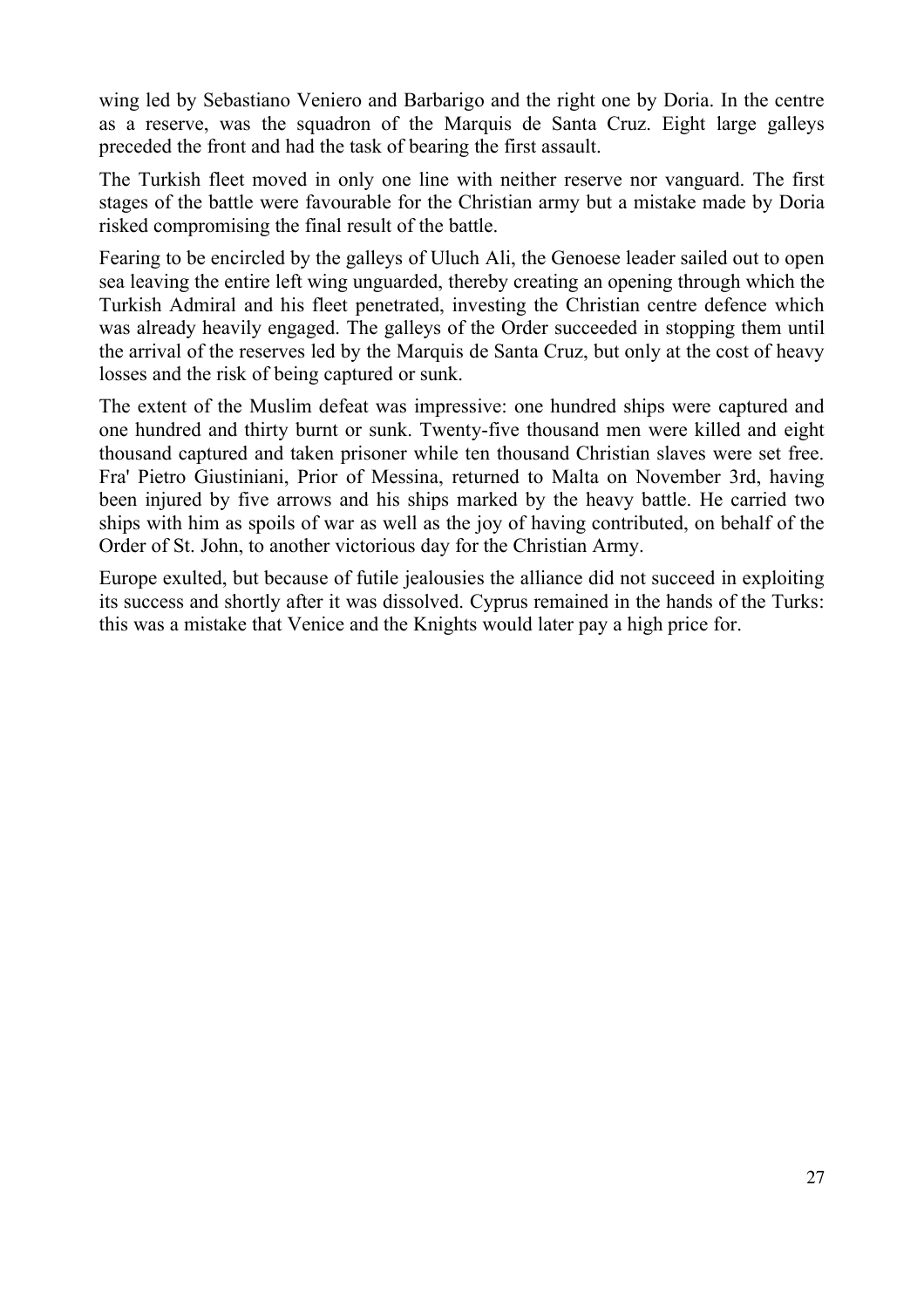#### *Hospitaller Civilisation*

The history of the Order of St. John was not only a succession of battles. For more than two centuries following the battle of Lepanto, its ships continued to plough the seas. Then, towards the middle of the eighteenth century, the decadence of Muslim power made its military engagement less pressing. Malta, in the meantime, became more and more a State which dealt at par with the greatest European powers and assumed, as time passed, a prestigious and strong position which was the reason for disagreements and more or less serious conflicts with the Holy See itself.

The Order also had many occasions to enlarge its territories. In 1652, in order to take possession of some property in the Antilles which had been administered by a Knight on behalf of the King of France, the Knights bought the islands of St. Christopher, St. Martin, St. Bartholomew and Santa Cruz. Fra' Charles de Galles was sent there to govern them but soon the Order decided to give up these properties because of the moral and political embarrassment they may have caused to the ancient Order of Chivalry.

The endless series of military ventures and the continuous danger of being attached on their own island had not turned the Knights away from their other institutional duty. Even in the most difficult times they never forgot their hospitaller activities and continued to establish and administer hospitals as they had in, Jerusalem, in Tolemaides, Cyprus, Rhodes and in the other homes they had been compelled to move to, following the loss of the Holy Land.

In Rhodes, it is still possible to admire the ruins of the Great Infirmary and in Malta, the modernity of the building where their "lords the sick" were hosted, to this day arouses admiration and amazement, both for its size and avant-garde characteristics. Not only did they build hospitals in the countries in which they settled, but also ensured that every Commandery should include a hospice where pilgrims and passers-by could find refuge and assistance. Each hospice had its own economic fund and was administered by a group of Knights under the guidance of a Preceptor or a Knight Commander. A certain number of Commanderies were grouped together to constitute a Bailiwick which came under the jurisdiction of a Bailiff, while the various Commanderies and Bailiwicks made up a Priory or Grand Priory.

The Holy Religion consisted of as many as twenty two Priories in Europe and this permitted them to run a network of hospices from England to Sicily and from France to Austria. A vast and complex organisation that absorbed a good part of the economic resources of the Order and was monitored by the Hospitaller, one of the most important positions that for a long time had been entrusted to the Pilier of the Langue of France.

At the beginning of the eighteenth century, in the Hospital in Malta were three supervisory doctors, three surgeons and various doctors and nurses. The assistance of the sick was, for the most part, the responsibility of the Knights themselves who, above all during their novitiate, were entrusted in shifts with this duty. In an age when sanitary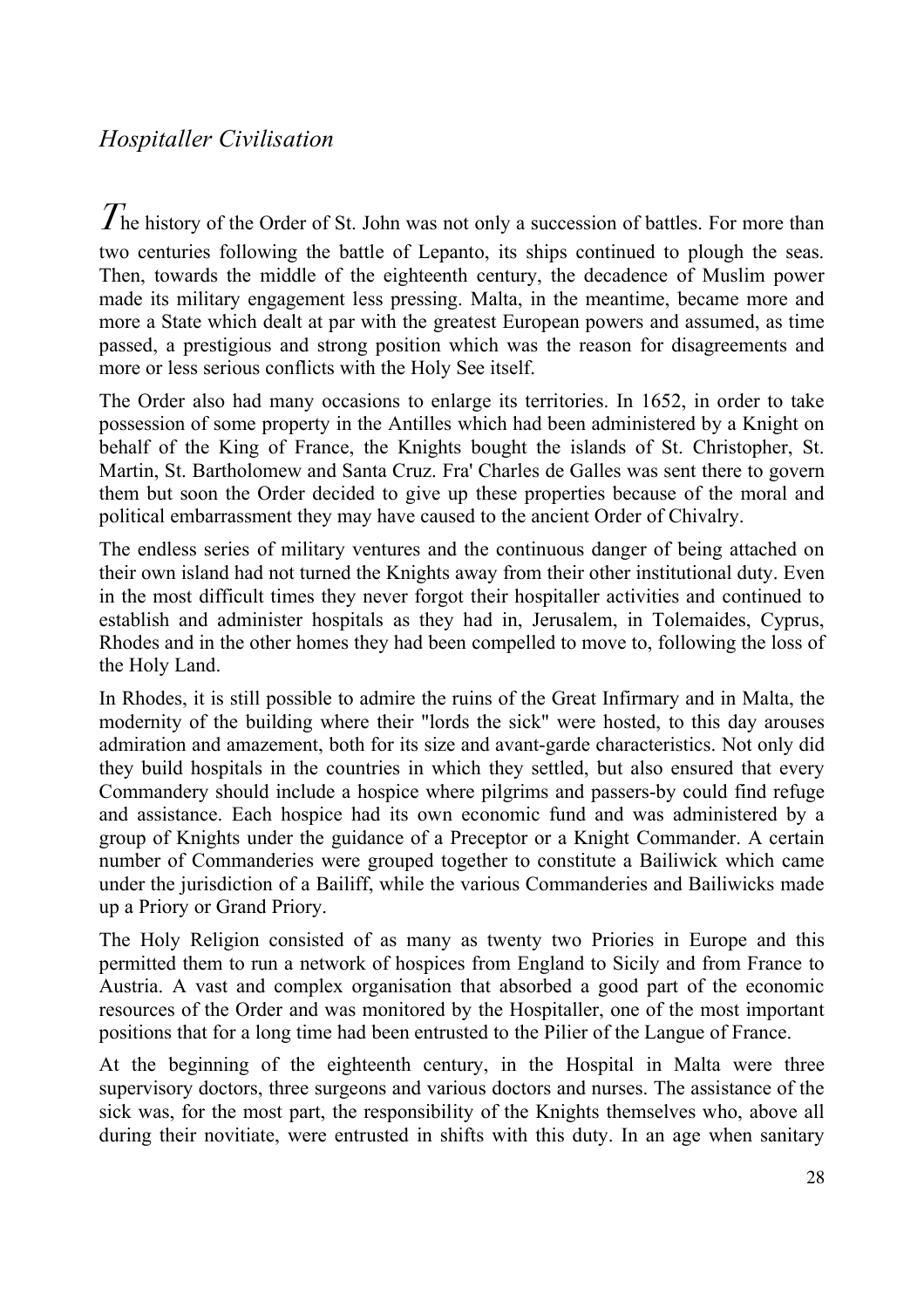conditions were somewhat neglected, particularly at sea, the ships of the Order were a good example of hygiene and cleanliness. It was inevitable that the Order would end up not only in the field of healthcare but in scientific research too.

In 1664 Grand Master Fra' Nicolas Cotoner founded a medical school in the "Sacra Infermeria" and called upon Giuseppe Zammit, a great intellectual leader of his time, to direct it, while Fra' Antonio Zondadari, Grand Master from 1720 to 1722 allowed corpses to be used for the first time during lessons. In 1769 Grand Master Fra' Manuel Pinto de Fonseca founded the University and many illustrious European medical doctors were called to teach there. It was a Grand Master, in the middle of the eighteenth century, who would confer the first degree in medicine on a woman and permit her to perform surgery.

Good sailors that they were, the Knights paid particular attention to eye treatment. It was a doctor and scientist from Malta, Joseph Bart, who founded in Vienna in 1765 the first Chair of Ophthalmology in the world. Besides studies in medicine, the Knights gave a great impulse to pharmacology and the galleys of St. John were the first to have both a doctor and chemist on board.

The changing times imposed new strategies and in 1775, Fra' Emmanuel de Rohan Polduc, a Frenchman, was elected Grand Master.

He was an attentive administrator and politician as well as a brilliant legislator. He was the compiler of a Code which bears his name, which is, still today, a precious and fundamental source of Order of Malta law. Rohan re-organized the fleet and established a Chair of Navigation and Mathematics at the University. For a long time Malta had been the destination of young aristocrats from all over Europe who wanted to become naval officers.

The school of the Knights became a kind of Academy where the best Commanders and future Admirals came from. Above all, France relied on the Knights for the training of her naval officers.

The wind of the Enlightenment and the revolutionary storm that upset France compelled the Hospitallers to give up the neutral policy which had always kept them safe from repercussions arising out of different European events. In 1794 the United States proposed an offer of protection assuring them of new territory in America but it remained just a project. Russia, France and England were all interested in the Island of the Knights, even if the reason for their particular attention was in their own interest. New international balances of power made the island very important from a strategical point of view.

The Government of the Order did not ignore the dangers they could meet by entering into the sphere of influence of a specific nation but a decision had to be taken and Tsar Paul I of Russia entered into secret negotiations with Grand Master Rohan to reach a concordat that would put the Knights and their territory under the protection of Russia.

The treaty, signed at St. Petersburg in January 1797, sanctioned a series of connections that had existed for some time: in fact, both Peter the Great and the Catherine the Great had tried to approach the Knights. Following the stipulation of the agreement, the Sovereign expected the creation of a great Russian Priory and this was the price of the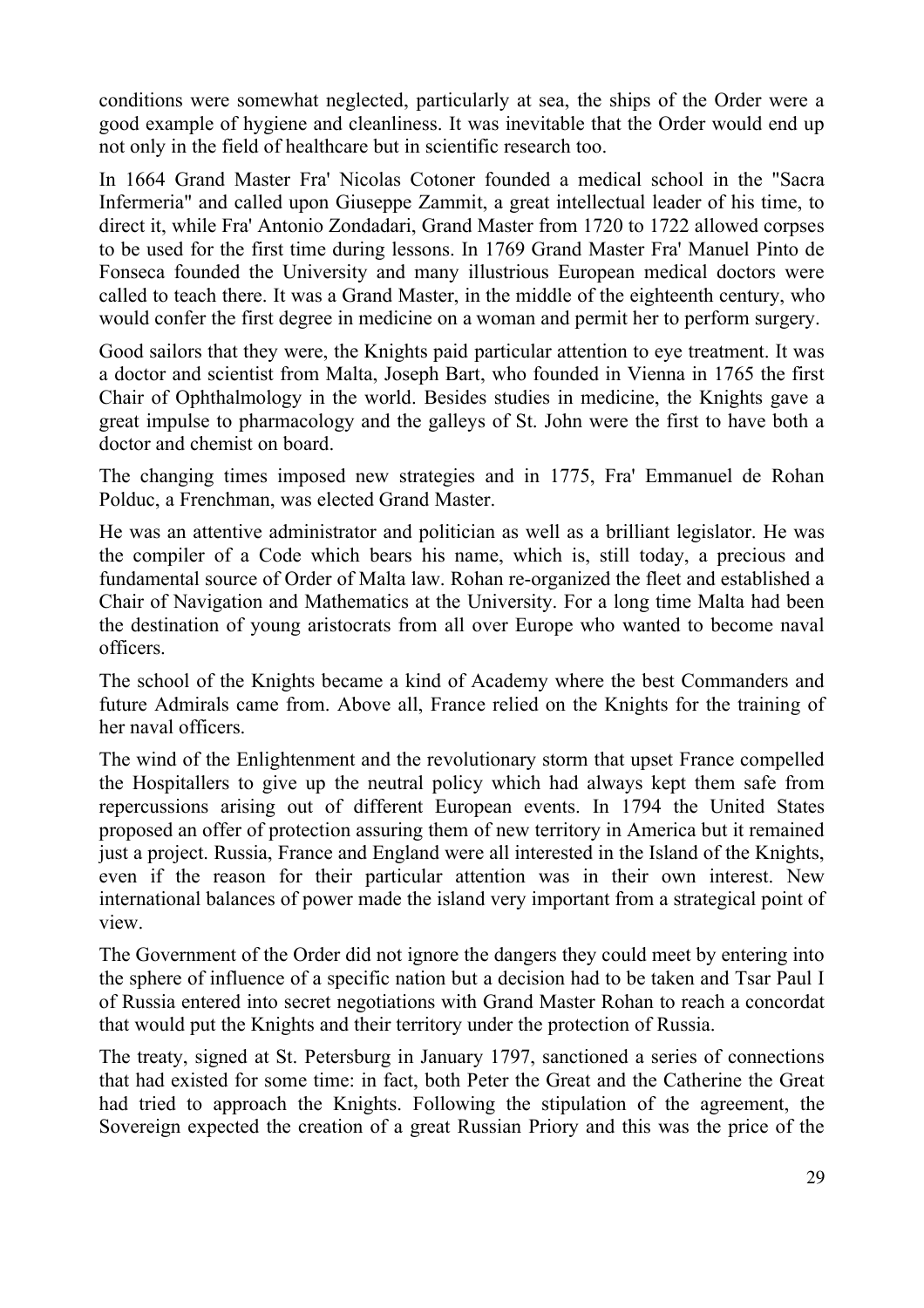alliance which the Grand Master was compelled to pay.

Fra' Ferdinand von Hompesch, a Knight of German origin, succeeded Emmanuel de Rohan in 1797 as Grand Master. His election gave the Order hope of greater protection from Austria but the French began to suspect that there might be Austrian influence on the Order. In the end, neither Russia nor Austria succeeded in saving Malta from Napoleon.

The future French Emperor could not allow other powers to possess a naval base of such importance and decided to seize it by using force. Good fortune was on Napoleon's side. The ship that carried the envelope containing despatches from the Emperor of Russia with the terms of the secret agreement was captured by a French vessel near Ancona and the documents ended up in the hands of the General. He was infuriated by this, accused the Order of connivance with Russia and complained that a coalition was being formed against him.

Determined to take possession of the Island he ordered Admiral Francis Paul de Bruyes, who was leading the requisitioned vessels of the Republic of Venice from Corfu to Toulon, to occupy the port of Valletta, but the Grand Master acted resolutely and prevented the realization of Napoleon's plan. On June 10th the French fleet, on its way to Egypt, appeared in front of Malta. Napoleon asked the Grand Master to be allowed to enter the port in order to supply the ships with fresh water. The answer of Hompesch was immediate. He expected the French to respect the neutrality of the Order and replied that according to the treaty of Utrecht, in time of war among the Christian States, only four ships at a time could enter the port of Malta. Napoleon was not impressed and announced his intentions to his troops. He said, "the Grand Master has refused us the water we need and so tomorrow at dawn the army will land on the coast and take it".

These were dramatic hours for the Knights. On the battlements were one thousand four hundred pieces of artillery and the Grand Master commanded three hundred and thirty two Knights. He also had at his disposal one thousand two hundred men of the Regiment of Malta, three hundred men from the landing force of the galleys, four hundred from the Order's vessels and the Maltese Militia which could place twelve thousand men on the field. A successful defence could be attempted, but it was a decision that was contrary to the rule of the Order to raise arms against other Christians.

It has been said that Grand Master Hompesch was incapable and weak. Some have also hinted that the French Knights who were present on the Island at that moment had betrayed him but it is difficult to express a definite opinion about such a complex situation and there are very few elements to support either hypothesis. From an optimistic point of view, the appearance of Napoleon Bonaparte on the European scene could be considered as providential. The Sovereign Military Order of St. John of Jerusalem, of Rhodes and Malta, had already exhausted its military mission and, in an age of furious nationalism, disputes and misunderstandings among the members of the different Langues began to appear.

The changing times and a certain immobility were already misting the ancient splendour of the Holy Religion. Ferdinand von Hompesch ordered his men not to react and as a result the French soldiers sacked the island.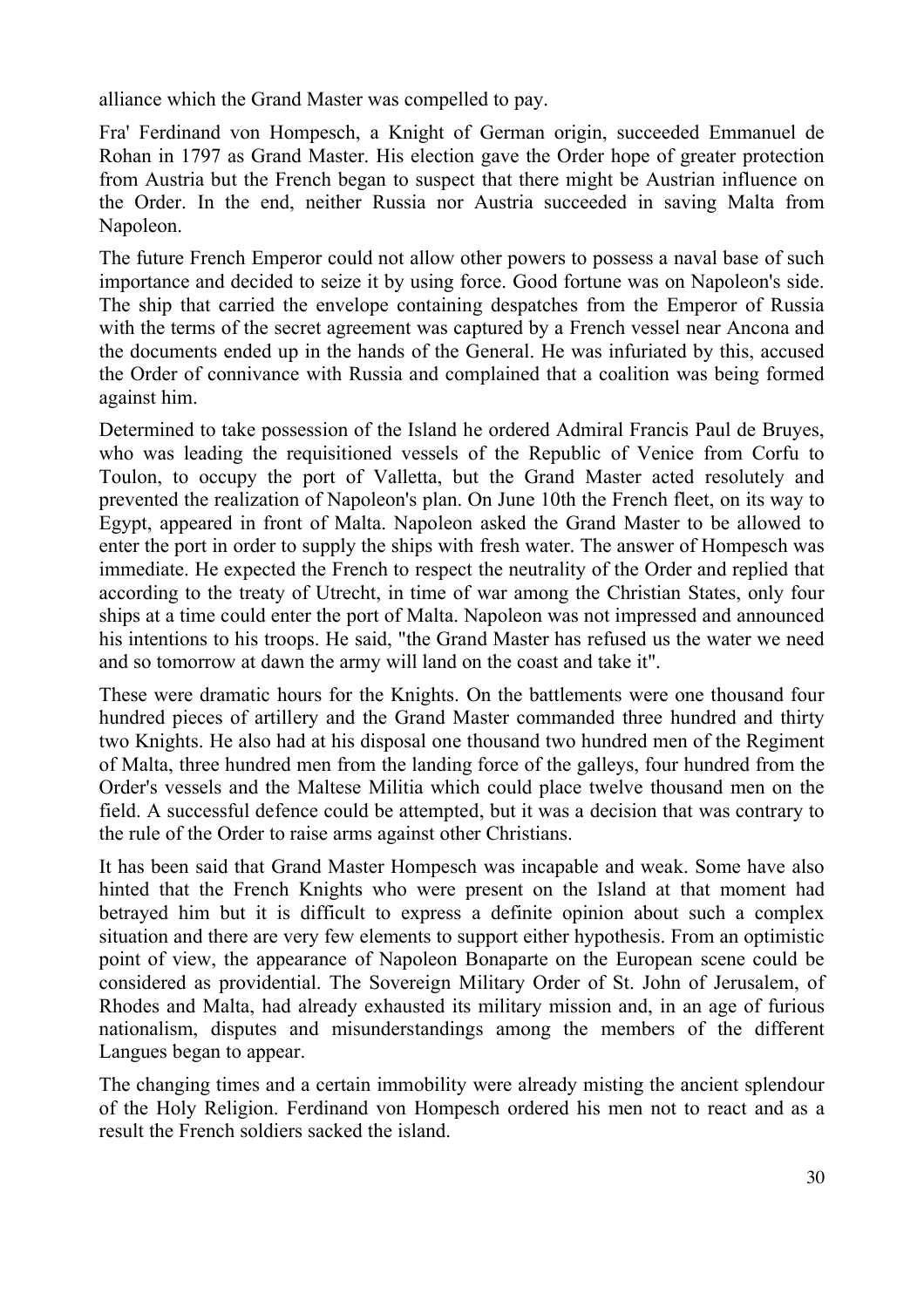The destiny of the Order was sealed on the morning of June 12th 1798, the 24th day of Messidor of the sixth year of the French Republic. On board the French vessel "Orient" a committee of seven Knights dealt with the terms of surrender with Napoleon, signing a convention composed of seven items: a document with a few words to end 268 years of history. So many years had passed since that October 26th 1530 when Fra' Philipe de Villiers de l'Isle-Adam had taken possession of the "island of honey". Two and a half centuries during which the Knights had given so many examples of abnegation, helping men and nations, princes and cities and offering a very high tribute of blood for the cause of Christianity. Beyond the formal and useless claims of various governments, nobody appeared worried about what was happening. Europe, ungrateful as ever, was concerned only with establishing who the new owners of that rock, placed in the middle of the Mediterranean, would be.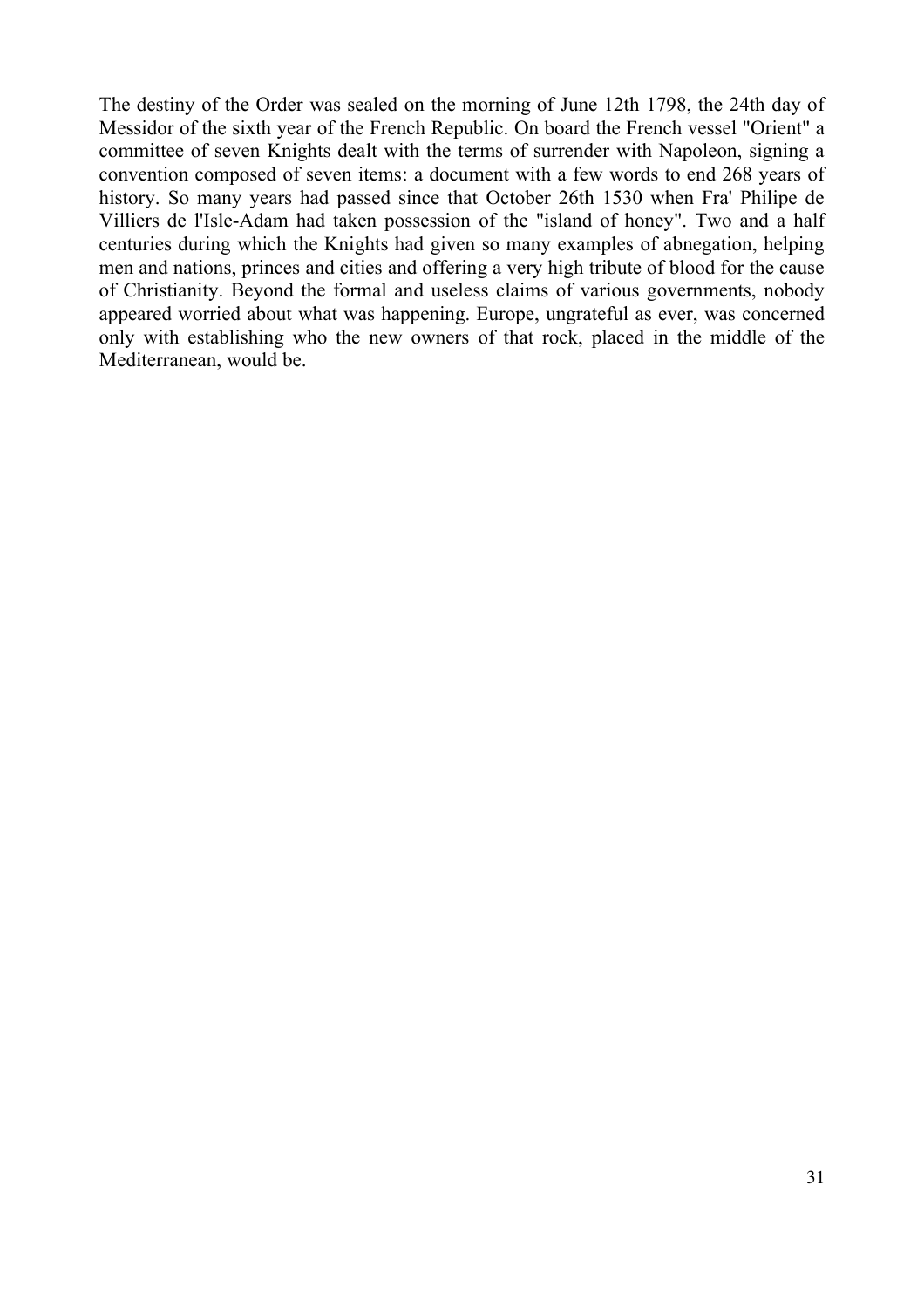### *In Exile*

The provisional seat of the Hospitallers in exile was established in Trieste under the protection of the Emperor of Austria. Fra' Ferdinand von Hompesch sent a letter of protest to the great powers of Europe, complaining of the betrayal of Napoleon. The General had openly violated the neutrality of Malta and the Grand Master claimed that his sovereignty over the island, taken from him by using force, was still valid. The King of Naples and Sicily also protested against the abuse of power by the French but nothing changed. The behaviour of the French obliged the people of Malta to rebel and consequently allowed the European powers to intervene. The command of the operations was assumed by the English who finished off by occupying the island and taking possession of it.

In the meantime, as was easy to foresee, the loss of Malta had grave consequences upon the members of the Order. The Knights of the Grand Phory of Russia and those of Poland deposed von Hompesch and on November 6th 1798 elected Tsar Paul I as the new Grand Master. This situation put the Holy See in great difficulties. The Pope could not tolerate that a single Grand Priory could, contrary to any norm in Canon Law, depose from office the head of the Order of St. John without his having abdicated. Besides there was the fact that Paul I was not Catholic and was married. Pope Pius VI refused categorically to recognise the Sovereign as Grand Master even though, under threat from Napoleon, he saw a possible alliance with the Russian Empire.

In the meantime in July 1799 Hompesch abdicated upon the suggestion of the court of Vienna which needed Russia's assistance.

This was very important: Paul I was to become Grand Master "de facto" but not "de iure".

Although Orthodox, the Tsar respected the Catholicism of the Order under all aspects. In the confused and difficult historical moment, caused by the Napoleonic wars, it was he who saved the historical continuity of the Order of St. John. In the night between March 11th and 12th 1801 Tsar Paul I was killed in the castle of Michajlovskij in St. Petersburg. His son, Alexander I, did not claim the Grand Mastership by right of succession for himself although he assured the Order of his protection. For the successor of his father, he suggested that every Langue should choose its own candidate to be submitted to the Pope, who would himself appoint the new Grand Master. In this way Alexander I acknowledged the right of the Supreme Pontiff to nominate the Grand Master. An unusual practice which, under the circumstances of the time, was also accepted by the signatories of the Treaty of Amiens (1802) which, in the meantime, had decreed the restitution of Malta to the Knights.

On February 9th 1803 Pope Pius VII appointed Fra' Giovan Battista Tommasi as Grand **Master**.

From St. Petersburg the Tsar sent him the insignia that had belonged to his father.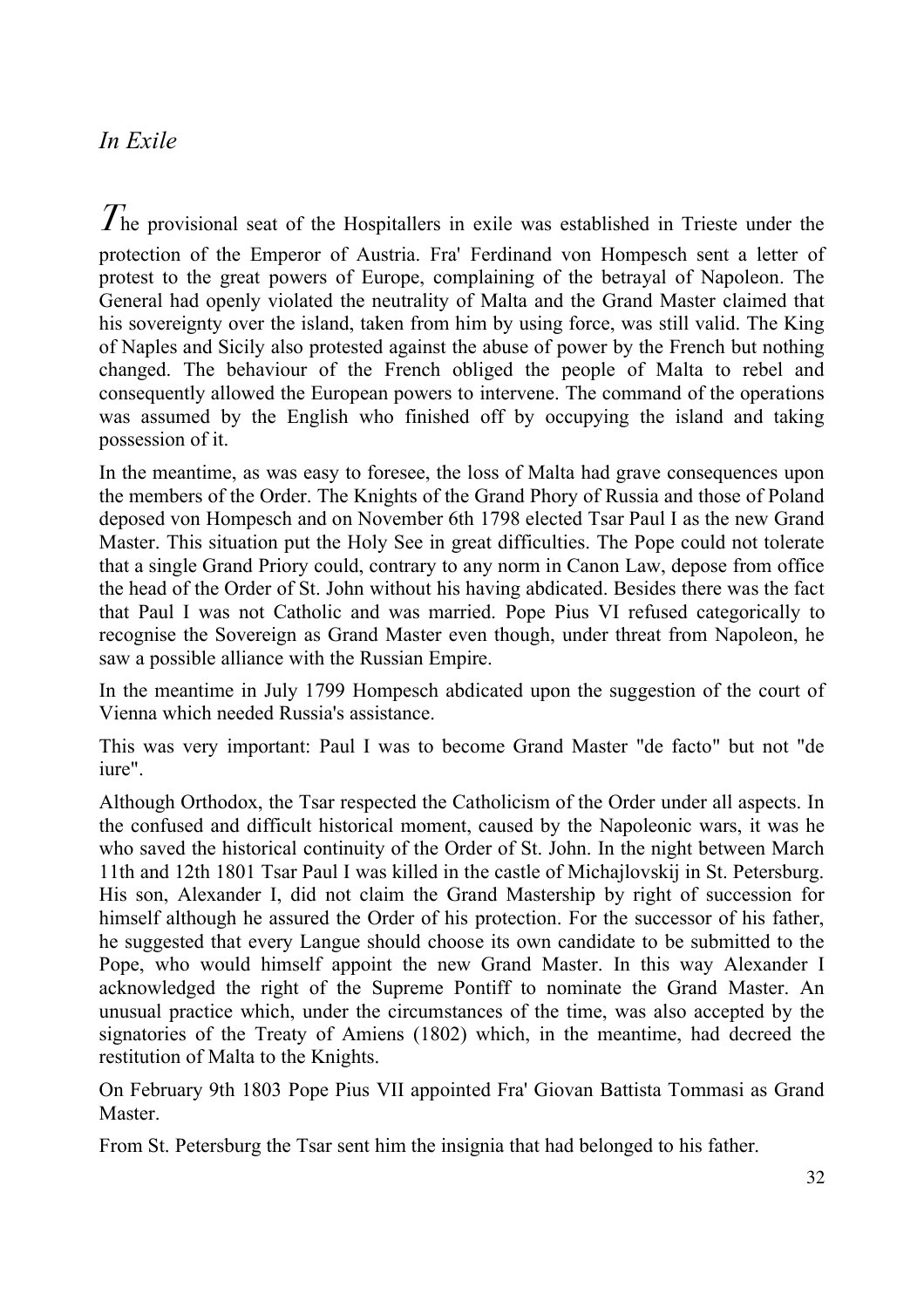The Grand Master settled in Messina and his first act was to entrust his Lieutenant to establish the procedure for the restitution of the island of Malta with the representatives of the European powers.

The hope of the Knights to return to their old home would very soon reveal itself to be futile. With the Treaty of Paris on May 30th 1814, Malta was assigned definitively to Great Britain and therefore the claims and protests made by the Delegates of the Order at the Congresses of Vienna and Aquisgrana were useless. Attempts made to obtain some other island at the congress of Verona were also in vain.

In 1805, following the transfer of the Convent to Catania, Grand Master Tommasi died. Owing to the war, the representatives of the different Langues were unable to meet and the Pope authorised the Council Complete of State to elect, in accordance with the Constitutional Charter, a Lieutenant of the Grand Magistry.

Difficult years followed with the Order constantly in search of suitable accommodation. Finally, following a short stay in Ferrara, in 1834 the Lieutenant Fra' Carlo Candida chose, as seat, the ancient Palazzo di Malta in Rome, which had been then residence of the representative of the Hospitallers accredited to the Holy Father.

After having wandered far and wide, the Knights finally landed in the capital of Christianity, thereby finding the most logical solution to their problems.

Most of the Priories no longer existed and hundreds of Knights were dispersed throughout various nations with no one to guide them. It was necessary to get reorganised as soon as possible and demonstrate the vitality of an institution which, though no longer having its own territory, continue to be recognised as a Sovereign Entity by the European powers. A long and complex period of reconstruction was awaiting the Knights of the eight-pointed Cross, who would yet again have to face up to years of hard work and commitment. As in Rhodes and Malta, so too, in the Eternal City, the Knights of St. John would be able to hoist the glorious flag of the "Sacra Milizia" and continue on their path in history.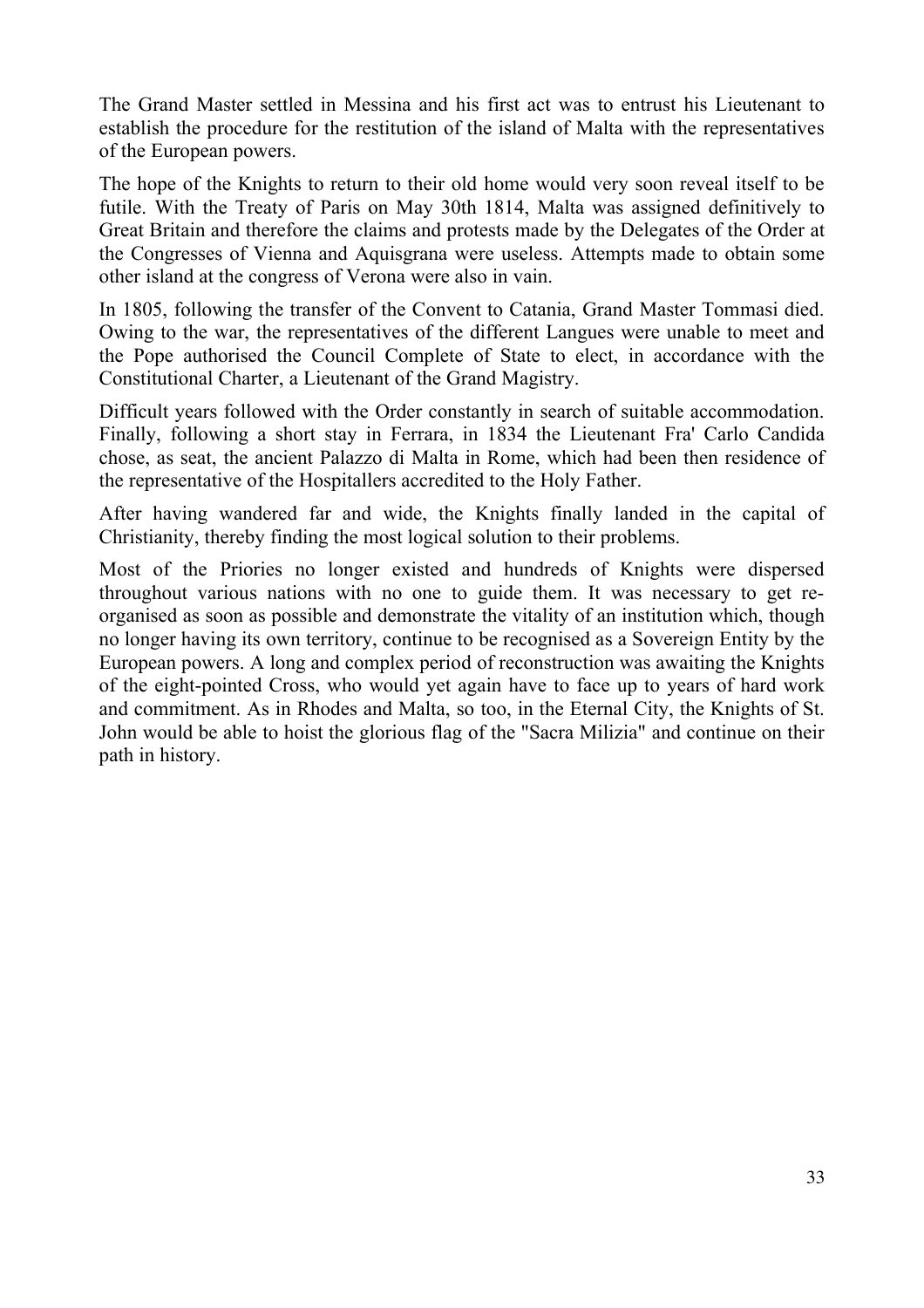#### *Rome*

The reconstruction of the Order in Rome began uneasily owing to difficult contacts with

Knights, who, for whatever reasons, had interrupted their relationship with the Grand Magistry. A first chance for a return to normality occurred in 1816 with the revival of the Grand Priory of Rome: Italy was already the nation chosen to house the residence of the Order and it was opportune to restore the Order's organisations in this country. In 1830 the Grand Priory of Lombardy and Venice was re-established with the help of Austria, which had never ceased to recognise the sovereignty of the Order and had always been willing to operate in its defence. The Grand Priory was able to recover its properties in the Veneto region but an analogous operation in Lombardy was impossible as the properties had been sold by Napoleon. At the same time, the Grand Priory of Naples and Sicily resumed its activities.

Good results were also achieved in other European countries with respect to reorganization. All the ancient Langues were abolished in an attempt to renew the Order's peripheral structures and the National Associations of Knights were created. The first to be founded was the German one in 1859, followed in 1875 and 1877 by the British and Italian ones respectively. The will and commitment of the Order, shown at times in which ideals of chivalry were no longer particularly popular, led the Pope, Leo XIII, to satisfy the desire of the Knights of St. John to choose their own Grand Master, a charge which had been vacant since 1805. On March 28th, 1879 the Pope signed a Bull authorising the election and the then reigning Lieutenant Fra' Giovanni Battista Ceschi a Santa Croce was called to this highest position within the Order.

Other National Associations soon started their own activities and contributed further to the Order's good works. In 1886 the Spanish Association was born followed in 1891 by the French Association and in 1899 by the Portuguese one. In time, all countries having groups, of Knights gave life to their own Associations, of which there are fifty-six at present. In accordance with the legal system of the territory concerned the Associations are accorded treatment based upon the type of relationship existing between the State itself and the Government of the Order.

The Association of Italian Knights (ACISMOM) has, since its foundation, achieved very important recognition which mirrors Italy's relationship with the Order. The Italian Association of the Sovereign Military Order of Malta carries out its traditional activities in the field of charity and welfare through the creation, organisation and administration of hospitals, nursing homes, hospitals for the chronically ill, sanitary departments, surgeries, anti-diabetic centres, and laboratories of analysis. Faithful to its hospitaller vocation but never forgetting the past, at the moment of its foundation the Association gave life, through many conventions and agreements with the Ministry of Works and later with the Ministry of Defence, to a Military Corps, to be employed in relief operations in case of war or natural calamity.

Occasions during which the Knights could demonstrate the efficiency of this organisation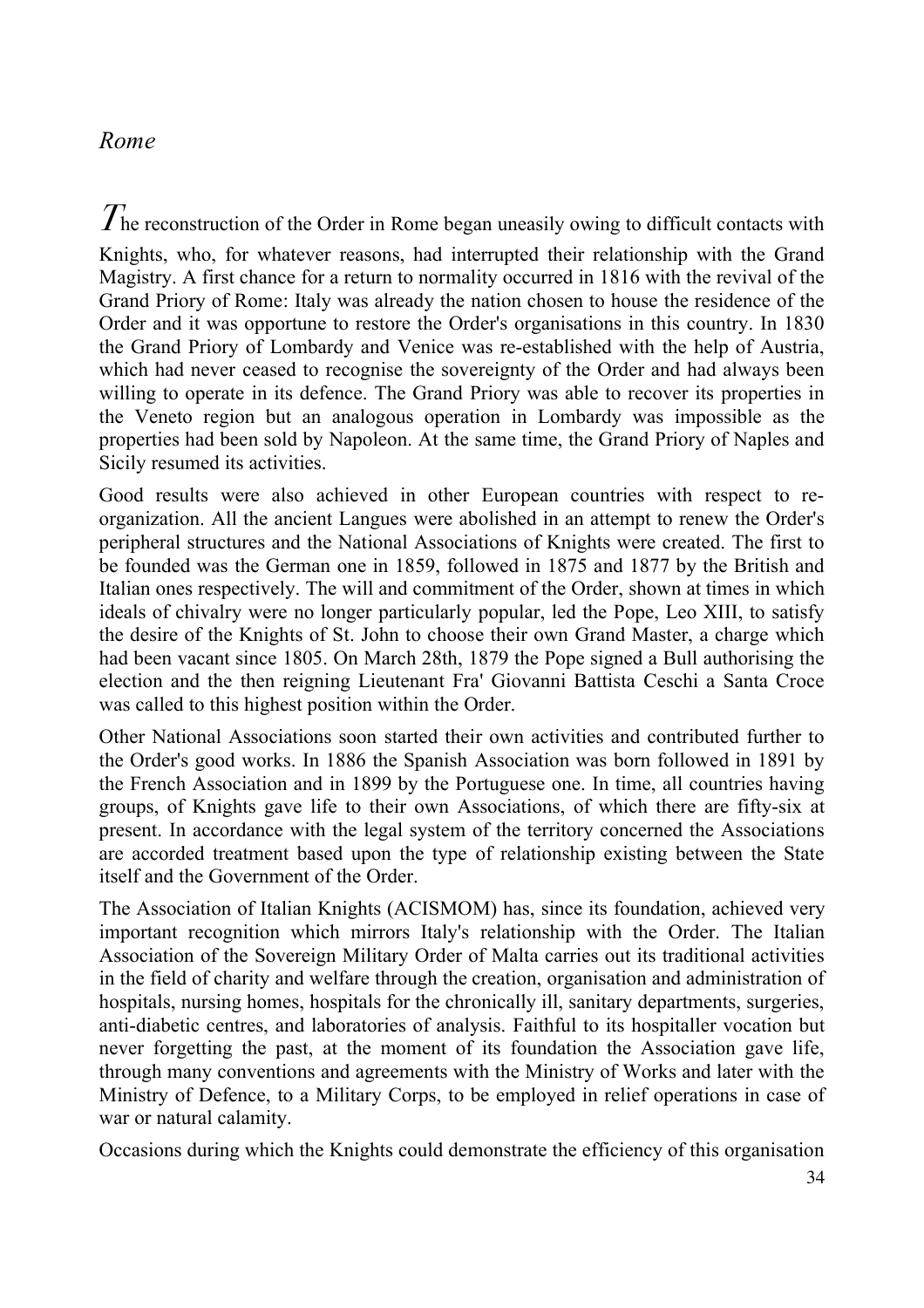were not lacking. In 1908 the earthquake in Messina for the first time engaged the Military Corps which intervened with very considerable employment of men and machinery.

In 1911, during the war between Italy and Turkey, ACISMOM mobilised the Military Corps and in a short time prepared and equipped the hospital ship "Regina Margherita" which, during seven voyages, reached the Ports of Tripoli, Derna, Benghazi and Tobruk, and brought home 1162 wounded and sick soldiers. The first World War witnessed the Corps on the front line. From the start of military operations four trains, each with 306 beds, evacuated the hospitals in the war zone. The four trains gave assistance to the French and British expeditionary forces in Italy and to the Italian expeditionary force in France. During 641 voyages, the trains ran 483,948 km carrying 85,784 wounded and 62,232 sick. For more than forty months, eight first aid stations on the front line were the basis of medical assistance that, by the end of the hostilities would have dealt with 87,390 visits.

These figures speak for themselves especially when taking into account that ACISMOM had organised and was managing two hospitals at that same time. In 1940 the Association of Italian Knights mobilised all its sanitary services and put two hospitals, some first aid stations and three hospital trains at the disposal of the Italian army. The trains carried out 79 voyages in Italy, Croatia, Germany and Poland and 23,187 wounded were transported. A fourth train, organised for the Italian expeditionary forces in Russia, brought back 2,552 sick and wounded soldiers. Nine hundred soldiers who were retreating in a heavy snow storm were taken on board to safety during one of the last voyages.

The Armistice, signed on September 8th 1943, obliged ACISMOM and the Military Corps to intervene not only in the operation zones but also in the national territory devastated by civil war and in the liberation zones. They strengthened the hospitals already existing in Rome and Naples and the same happened in Turin and Milan.

The centres of assistance that were set up during those dramatic days were countless. In the city of Rome alone there were 34, and to deal with such a vast organisation the Military Corps enrolled, thanks to its particular prerogatives, hundreds and hundreds of young men who in that way escaped capture or forced labour camps. While Italy was being liberated, they ran hospitals for the wounded, ex-servicemen and ex-prisoners of war.

The Banner of the Italian Association has been awarded a gold Medal of Merit for health services, a silver one for military service, two bronze Medals and numerous recognitions.

ACISMOM has been undergoing a renewal phase since 1986 thanks, initially, to Grand Master, Fra' Angelo de Mojana. Today the Italian Association has numerous medical centres, the most important of which is the Hospital of San Giovanni Battista alla Magliana on the outskirts of Rome, a national point of reference for neurorehabilitation and stroke victims. A highly specialized hospital and one of the few existing in Italy intended for the treatment of patients and research in the sector. The development of this complex has been the constant concern of the Office of the Receiver of the Common Treasure at the Grand Magistry, which has assisted the Commissioners responsible over the years by promoting investments totalling around eight billion Italian Liras from the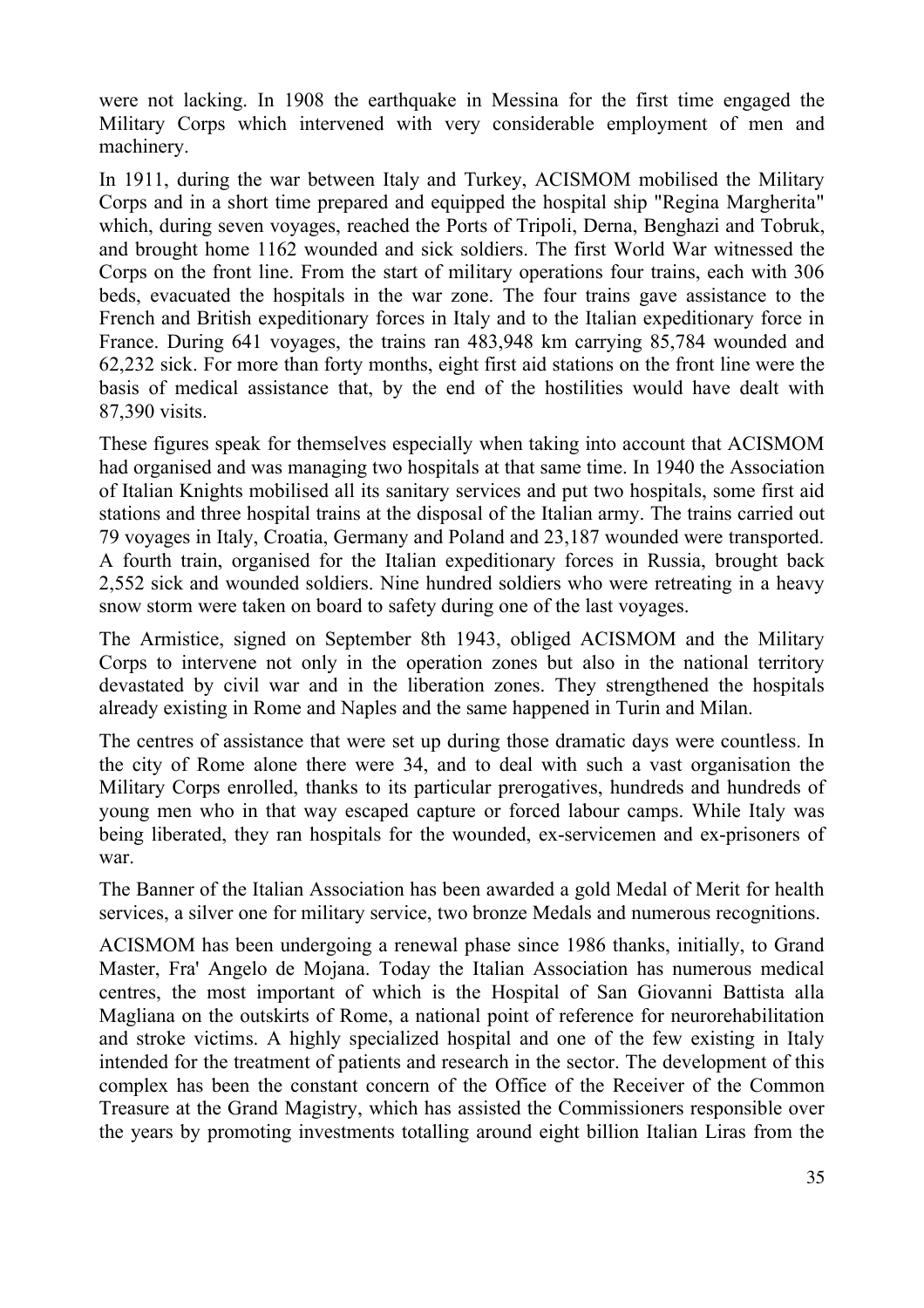Pergami Belluzzi Baldi Foundation. This Foundation is more than ever present today at the hospital at the Magliana, where the recently inaugurated laboratories of analysis and department of radiology are dedicated to its good name.



*Wing of the St. John the Baptist Hospital at Magliana (Rome).*

The Italian Association of Knights runs several anti-diabetic centres and, in Rome, the medical centre in Via Bocca di Leone within the same block as the Magistral Palace. For a long time, the Grand Priory of Rome has had several centres dedicated to the collection of medicines and assistance for the elderly. Recently, the Grand Priory has increased its activity in the area, in favour of needy people.

To return to operations accomplished during wars and natural calamities, Italian Knights, together with Knights from other European nations, rushed to Hungary in 1956 during the revolution and the following Soviet occupation. Help was given to Polesine during the floods and to Belice, Friuli and Irpinia where they assisted, with very good results, the Order of Malta Italian Aid Corps (CISOM), a First Aid Organisation which several other Associations had also previously constituted. CISOM is integrated into the Italian Civil Defence System.

The Association of German Knights set up field hospitals in Vietnam and the long and bloody battle did not spare some of the men carrying the White eight pointed Cross who there lost their lives.

The present organisation of the Sovereign Military Order of Malta is not very different from that during the Order's early centuries. The sovereignty of the Order is exercised by the Prince and Grand Master who governs, together with the Sovereign Council which is composed of four high charges: the Grand Commander, the Grand Chancellor, the Hospitaller and the Receiver of the Common Treasure, together with six councillors elected by Chapter General, the Supreme Assembly of Knights normally summoned every five years. The Council Complete of State, on the summoned exclusively for the election of the Grand Master. The two Assemblies are composed of the representatives of the Grand Priories, the SubPriories and the National Associations.

The Grand Master carries the title of both Eminence and Highness or Eminent Highness and is universally recognised as a Head of State to whom all honours of a Sovereign are due.